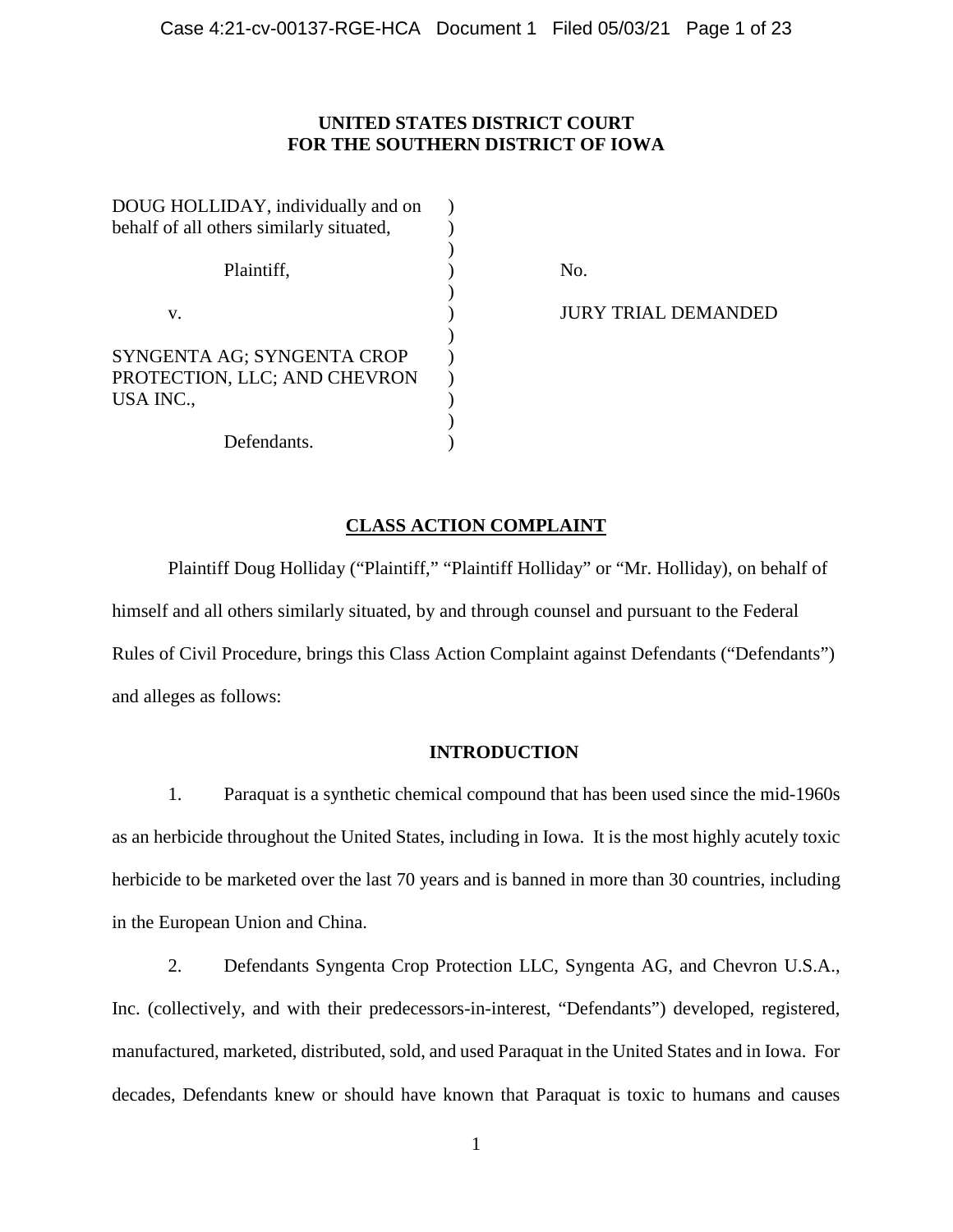# Case 4:21-cv-00137-RGE-HCA Document 1 Filed 05/03/21 Page 2 of 23

Parkinson's Disease ("Parkinson's"), a degenerative, debilitating neuromuscular disorder for which there is no cure.

3. Plaintiff Holliday has been farming his land in Greenfield, Iowa for decades. In the 1990s and more recently, Mr. Holliday sprayed Paraquat on his ground crops.

4. Defendants knew that, when used as directed and/or in a reasonably foreseeable manner, consumers (including Plaintiff) would be exposed to Paraquat, including through the epithelial tissues, respiratory system, and digestive system, and that this exposure significantly increased the risk that Plaintiff and consumers would develop Parkinson's Disease.

5. Despite this knowledge, Defendants did not adequately warn Plaintiff or Paraquat consumers that their use of and exposure to Paraquat significantly increased their risk of developing Parkinson's Disease. Nor did Defendants (a) adequately test Paraquat to, among other things, determine the nature and extent of exposure under all relevant conditions, including when mixed in particular formulations, or (b) formulate or label Paraquat so to render such exposure unlikely. Instead, Defendants sold Paraquat with complete disregard and reckless indifference to the safety of Plaintiff and members of the Nationwide Class defined as: "All persons in the United States who used or were exposed to Paraquat and who have not been diagnosed with Parkinson's Disease."

6. Accordingly, Plaintiff seeks equitable relief for himself and the Medical Monitoring Class in the form of medical monitoring as a result of their use of and exposure to Paraquat, which has caused them to sustain an increased risk of developing Parkinson's disease.

### **THE PARTIES**

### **A. Plaintiff**

7. Plaintiff Holliday is and was a citizen of the State of Iowa and the United States at all times relevant to this action. Plaintiff Holliday grows crops upon and farms thousands of acres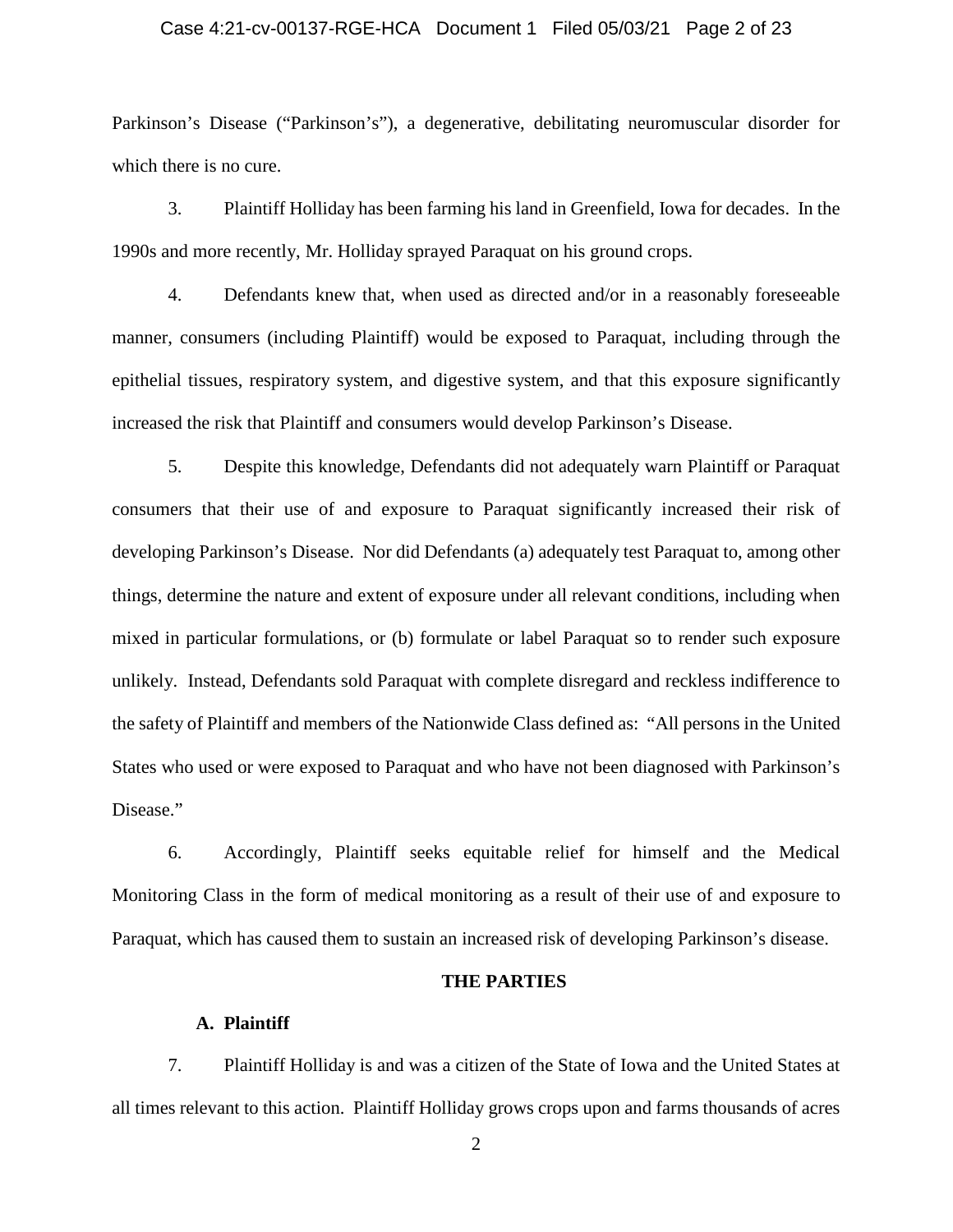# Case 4:21-cv-00137-RGE-HCA Document 1 Filed 05/03/21 Page 3 of 23

of land in Greenfield, Iowa. In the 1990s, Mr. Holliday purchased and used Paraquat on thousands of acres of crop ground for many years. Approximately three years ago, Mr. Holliday purchased and sprayed Paraquat on approximately 450 acres of crop ground. Plaintiff was exposed to Paraquat when it was mixed, loaded, applied, and/or cleaned; as a result of spray drift; and/or as a result of contact with sprayed plants. As a direct and proximate result of using Paraquat, Plaintiff is at an increased risk for developing Parkinson's Disease and is in need of regular monitoring. Plaintiff would not have used this particular pesticide had he known it would subject him to a significantly increased risk of developing Parkinson's Disease, as well as the costs associated with diagnoses, medication, treatment, and other costs and procedures. Until recently, Plaintiff did not know that Paraquat can cause Parkinson's Disease.

# **B. Defendants**

8. Defendant Syngenta Crop Protection LLC ("SCP") is a Delaware company with its principal place of business in Greensboro, North Carolina. SCP is a wholly-owned subsidiary of Defendant Syngenta AG.

9. Defendant Syngenta AG ("SAG") is a foreign corporation with its principal place of business in Basel, Switzerland.

10. Defendant Chevron U.S.A., Inc. ("Chevron") is a Pennsylvania corporation with its principal place of business in San Ramon, California.

11. U.K. manufacturer Imperial Chemical Industries Ltd. (a/k/a Imperial Chemical Industries PLC ("ICI") first introduced Paraquat to world markets in or about 1962 under the brand name GRAMOXONE®.

12. In or about 1971, ICI created or acquired a wholly-owned U.S. subsidiary organized under the laws of the State of Delaware, which was ultimately known as ICI Americas Inc. ("ICI Americas").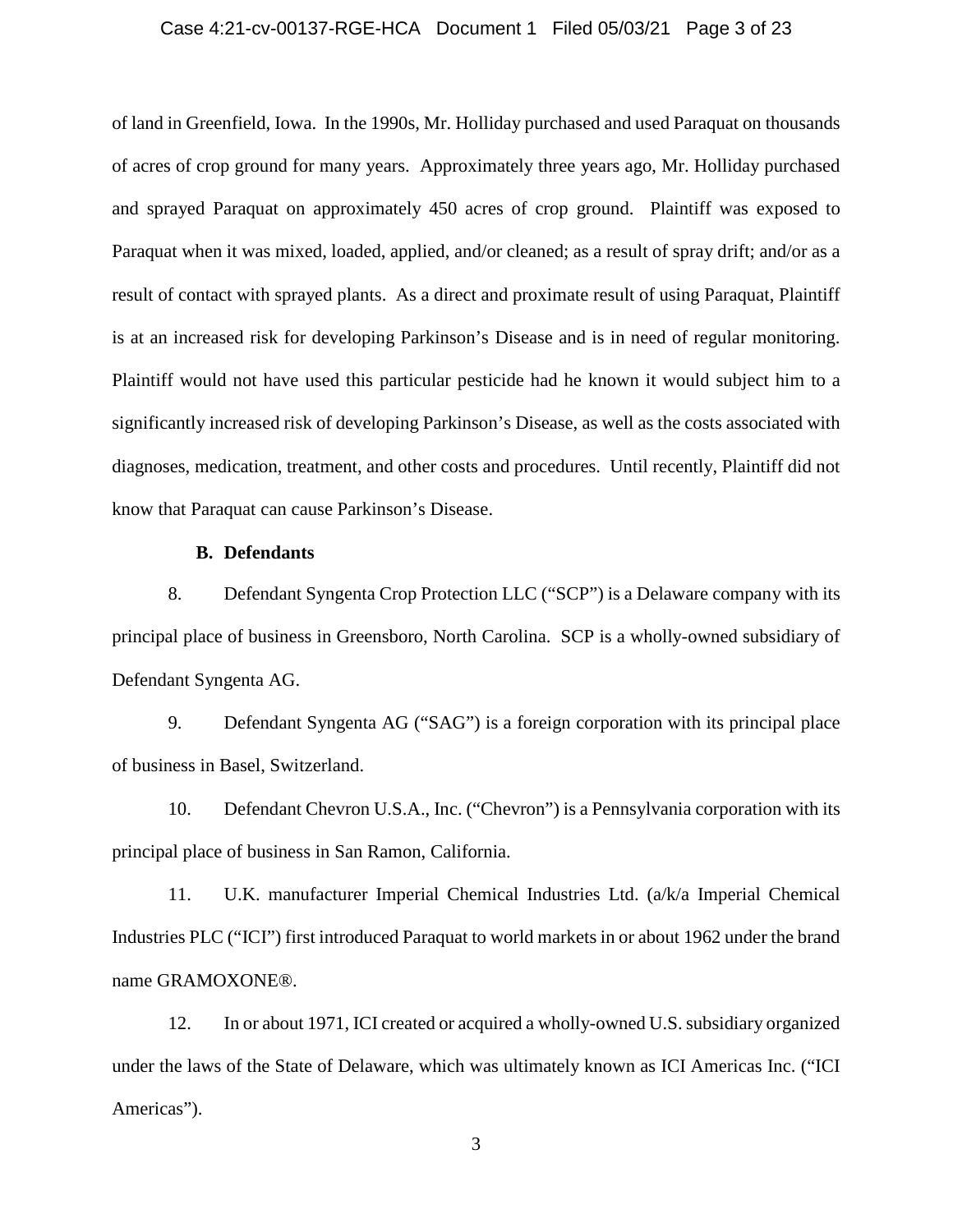### Case 4:21-cv-00137-RGE-HCA Document 1 Filed 05/03/21 Page 4 of 23

13. Chevron Chemical Company was a corporation organized under the laws of the State of Delaware. Pursuant to distribution and licensing agreements with ICI and ICI Americas, Chevron Chemical Company had exclusive rights to distribute and sell Paraquat in the United States and did, in fact, manufacture, formulate, distribute, and sell Paraquat in the United States, including in Iowa and for use in Iowa, from approximately 1964 to 1986.

14. Chevron is the successor-in-interest to Chevron Chemical Company. At all relevant times, Chevron Chemical Company acted as the agent of Chevron in selling and distributing Paraquat in the United States and Iowa, and was acting in the scope of its agency. Chevron is liable for the acts of its agent.

15. From approximately 1964 to 1986, pursuant to distribution and licensing agreements between Chevron Chemical Company, SAG's and/or SCP's predecessors-in-interest, ICI and ICI Americas, manufactured some or all of the Paraquat that Chevron Chemical Company distributed and sold in the United States, including in and for use in Iowa.

16. During this same time, pursuant to distribution and licensing agreements between and among them, ICI, ICI Americas, and Chevron Chemical Company acted in concert to register, manufacture, formulate, distribute, and sell (through Chevron Chemical Company) Paraquat for use in the United States, including in and for use in Iowa. Their respective successors-in-interest, SAG, SCP, and Chevron, are jointly liable for the resulting injuries alleged herein.

17. After 1986, SCP (and/or its predecessors-in-interest) sold and distributed, and continue to sell and distribute, Paraquat in the United States, including in and for use in Iowa.

18. As a result of corporate mergers and restructuring, SAG is the successor-in-interest to ICI, and SCP is the successor-in-interest to ICI Americas, Inc.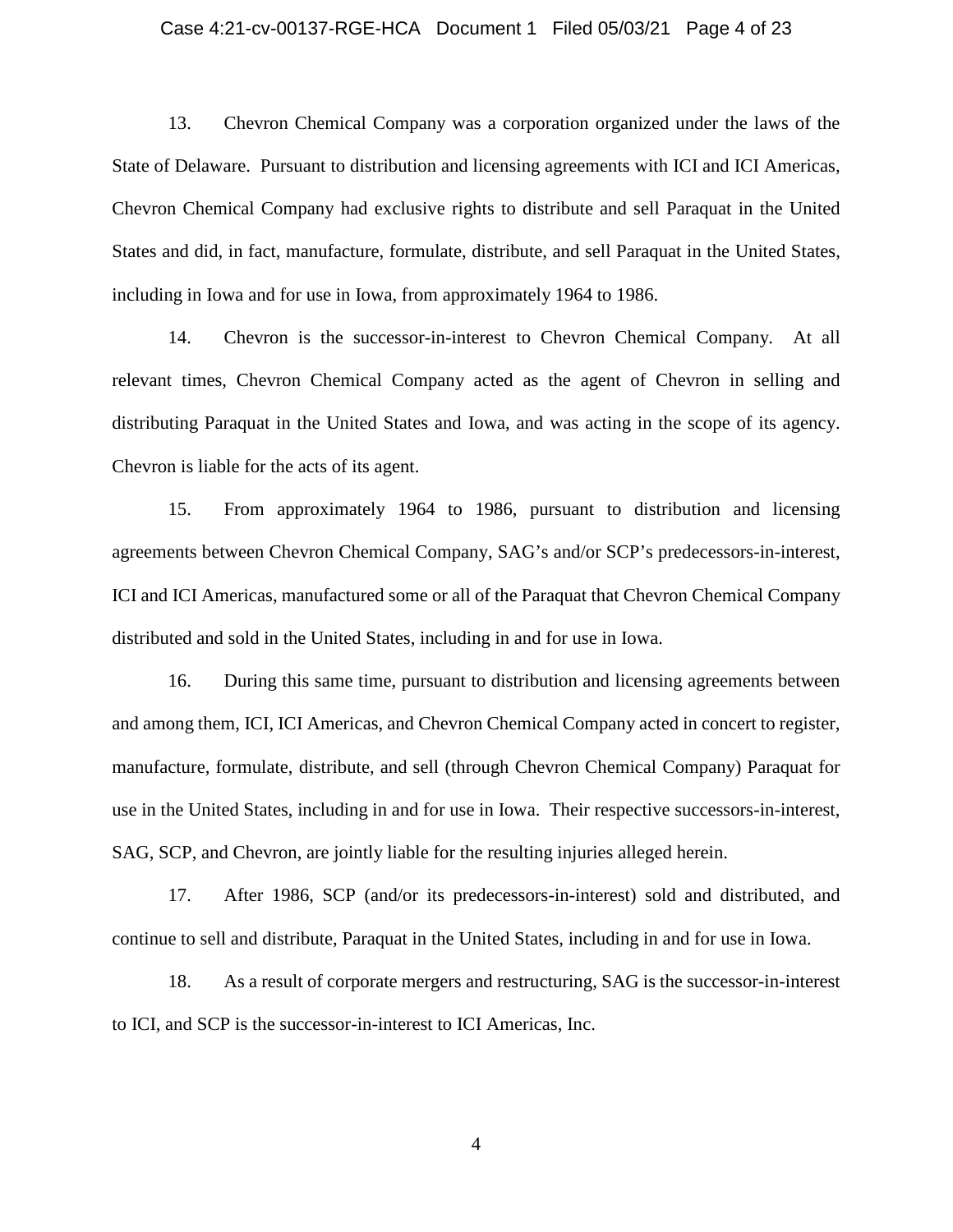### Case 4:21-cv-00137-RGE-HCA Document 1 Filed 05/03/21 Page 5 of 23

19. From approximately 1964 to present, the SCP and SAG (collectively, "Syngenta"), or their predecessors-in-interest, have manufactured, formulated, distributed, and sold Paraquat for use in the United States, including in and for use in Iowa.

20. At all relevant times, each Defendant was the agent, servant, employee, joint venturer, alter ego, successor-in-interest, and predecessor-in-interest of each of the other, and was acting within the course and scope of their agency, service, joint venture, alter ego relationship, employment, and corporate relationship. The acts of each Defendant are legally attributable to each and every other Defendant.

### **JURISDICTION AND VENUE**

21. This Court has subject matter jurisdiction over this action pursuant to 28 U.S.C. § 1332, as amended by the Class Action Fairness Act, 28 U.S.C. § 1332(d)(2), because (a) there are at least 100 class members; (b) the matter in controversy exceeds \$5 million, exclusive of interest and costs; (c) there is complete diversity of the Plaintiff and the Defendants; and (c) members of the class, including Plaintiff, are citizens of a state and at least one of the Defendants is a citizen or subject of a foreign state.

22. The Court has personal jurisdiction over the Defendants because they have sufficient minimum contacts in Iowa to render the exercise of jurisdiction by this Court proper and fair.

23. Venue is proper in this District pursuant to 28 U.S.C. § 1391(b)(2) and (c)(2) because a substantial part of the acts giving rise to Plaintiff's claims occurred in this District and because Defendants are subject to personal jurisdiction within this District.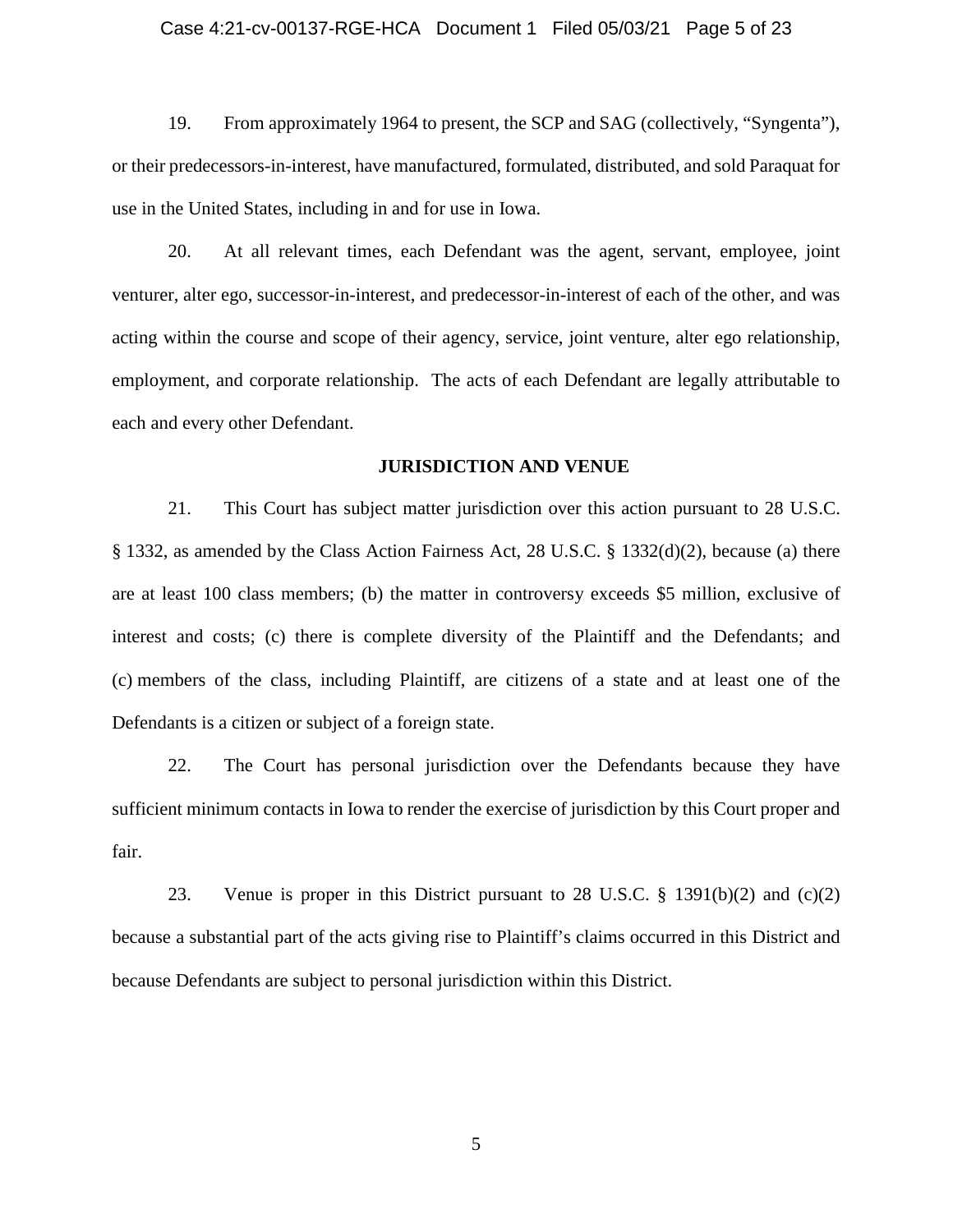# **FACTUAL ALLEGATIONS**

## **A. Paraquat Development, Regulation, Toxicity, and Routes of Exposure.**

24. Since 1964, Paraquat has been used in the United States to kill broadleaf weeds and grasses before the planting or emergence of more than 100 field, fruit, vegetable, and plantation crops; to control weeds in orchards; and to desiccate (dry) plants before harvest.

25. Paraquat was commonly used multiple times per year on the same land, particularly when it was employed to control weeds in orchards or on multiple-crop farms. These uses were intended or directed by, known to, and/or reasonably foreseeable to the Defendants.

26. The Paraquat that Defendants manufactured, distributed, sold, and sprayed or caused to be sprayed was typically sold to end-users in the form of liquid concentrates (and less commonly in the form of granular solids) that were designed to be diluted with water before or after loading it into the tank of a sprayer and applied by spraying it onto target weeds.

27. Defendants manufactured, distributed, sold, and sprayed or caused to be sprayed Paraquat that was typically formulated with one or more surfactants, so as to increase the ability of the herbicide to stay in contact with the leaf, penetrate the leaf's waxy surface, and enter into plant cells. The accompanying instructions typically told end-users to add a surfactant or crop oil (which, as typically formulated, contains a surfactant) before use.

28. Paraquat was and is typically applied using a knapsack sprayer, hand-held sprayer, aircraft (*i.e*., crop duster), truck with attached pressurized tanks, and/or tractor-drawn pressurized tank, and such use was intended, directed, and/or reasonably foreseeable.

# **1. Paraquat Regulation Under State and Federal Law.**

29. The Federal Insecticide, Fungicide, and Rodenticide Act ("FIFRA"), 7 U.S.C. § 135 *et seq.,* regulates the distribution, sale, and use of pesticides within the United States and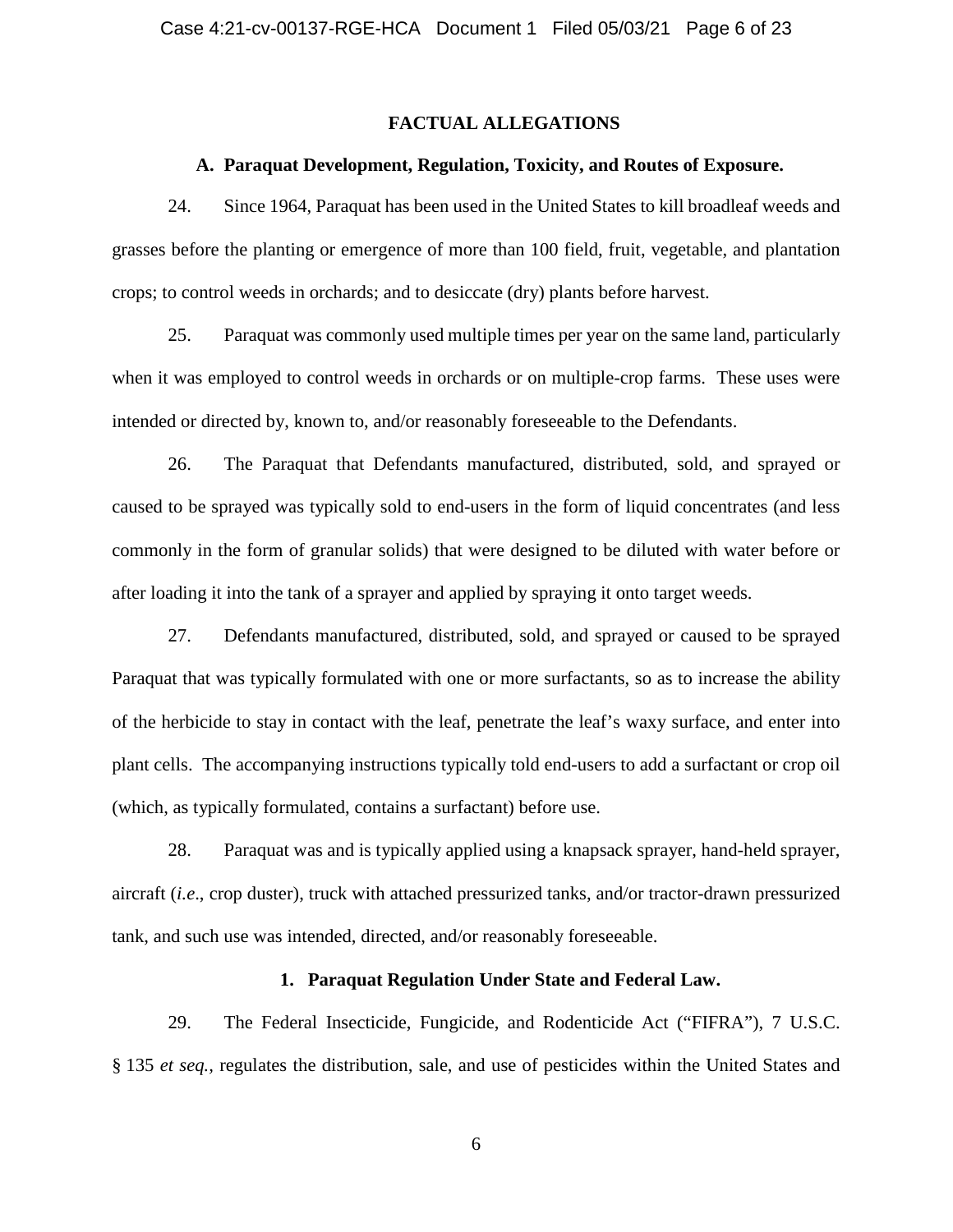### Case 4:21-cv-00137-RGE-HCA Document 1 Filed 05/03/21 Page 7 of 23

requires that pesticides be registered with the EPA prior to their distribution, sale or use, except as described by FIFRA, 7 U.S.C. § 136a(a).

30. The Pesticide Act of Iowa requires that all pesticides "distributed, sold, or offered for sale or use" within Iowa, or "delivered for transportation or transported in intrastate commerce between points within the state through any point outside of [the] state" be registered pursuant to Iowa Code § 206.12. *See* Iowa Code § 206.1, *et seq.*

31. Paraquat was registered for distribution, sale, and manufacture in the United States and in Iowa.

32. FIFRA generally requires the registrant to conduct health and safety testing of pesticide products. The government is not required, nor is it able, to perform the product tests that are required of the manufacturer.

33. But registration by the EPA is not an assurance or finding of safety. In registering or re-registering a product, the EPA determines not that the product is "safe," but that its use in accordance with its label directions "will not generally cause unreasonable adverse effects on the environment."  $7 \text{ U.S.C. } § 136(a)(c)(5)(D)$ .

34. The distribution or sale of a pesticide that is misbranded is an offense under FIFRA, which provides in relevant part that "it shall be unlawful for any person in the State to distribute or sell to any person ... any pesticide which is ... misbranded."  $7 \text{ U.S.C.} \text{ § } 136j(a)(1)(E)$ . It is also an offense under the Pesticide Act of Iowa.

35. A pesticide is misbranded under FIFRA if, among other things:

a. "its labeling bears any statement, design, or graphic representation relative thereto or to its ingredients that is false or misleading in any particular," 7 U.S.C. §  $136(q)(1)(A);$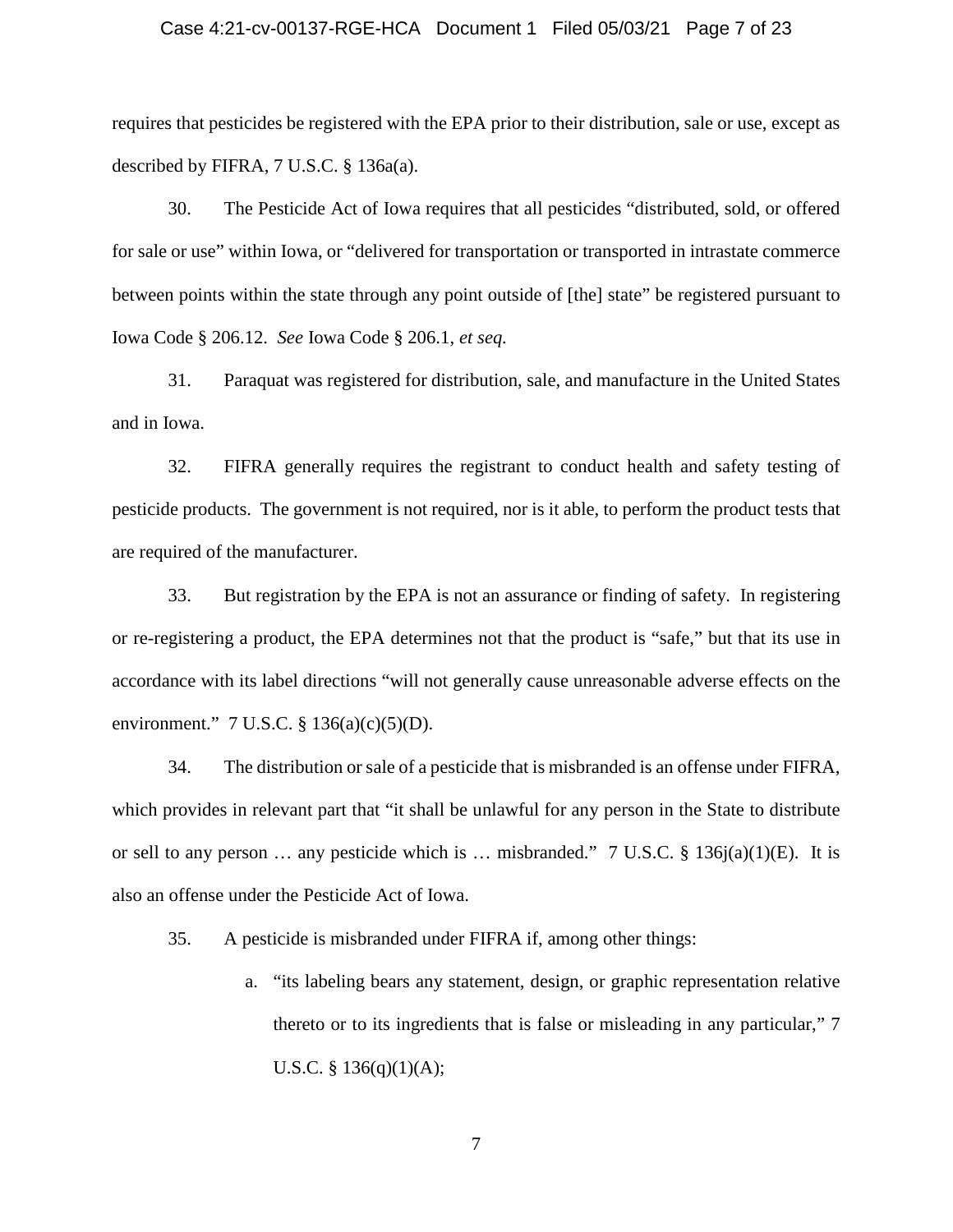- b. "the labeling accompanying it does not contain directions for use which are necessary for effecting the purpose for which the product is intended and if complied with, together with any requirements imposed under section 136a(d) of the Act, are adequate to protect health and the environment," 7 U.S.C. §  $136(q)(1)(F)$ ; or
- c. "the label does not contain a warning or caution statement that may be necessary and if complied with, together with any requirements imposed under section 136a(d) of the title, is adequate to protect health and the environment." 7 U.S.C. § 136(q)(1)(G).
- 36. A pesticide is misbranded under the Pesticide Act of Iowa if, among other things:
	- a. "its labeling bears any statement, design, or graphic representation relative thereto or to its ingredients which is false or misleading in any particular," Iowa Code § 206.2(18)(a);
	- b. "if the labeling accompanying it does not contain directions for use which are necessary and if complied with adequate for the protection of the public," Iowa Code § 206.2(18)(b)(3);
	- c. "if the label does not contain a warning or caution statement which may be necessary and if complied with adequate to prevent injury to living persons and other vertebrate animals," Iowa Code § 206.2(18)(b)(4); and
	- d. "if in the case of an … herbicide when used as directed or in accordance with commonly recognized practice it shall be injurious to living persons or other vertebrate animals, except weeds, to which it is applied, or to the person applying such pesticide." Iowa Code § 206.2(18)(7); *see also id.* at (8).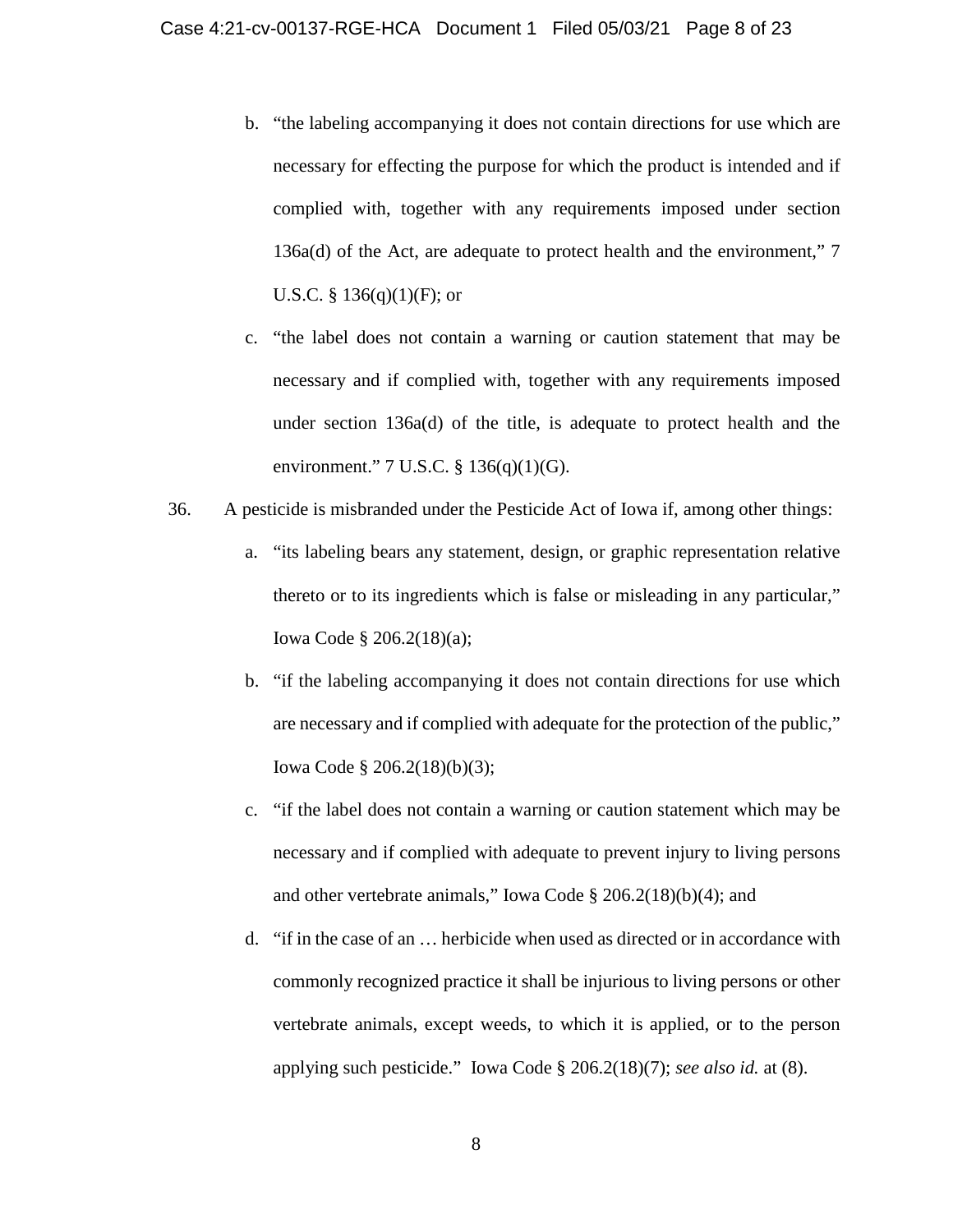### Case 4:21-cv-00137-RGE-HCA Document 1 Filed 05/03/21 Page 9 of 23

37. Because it is unlawful to sell a pesticide that is registered but nevertheless misbranded, manufacturers have a continuing obligation to adhere to FIFRA's labeling requirements. 7 U.S.C. §§ 136 $j(a)(1)(E)$ , 136 $a(f)(2)$ , and 136 $a(f)(1)$ . The same is true under Iowa law. Iowa Code § 206.11.

38. Manufacturers are likewise obligated to report incidents involving a pesticide's toxic effects that may not be adequately reflected in its label's warnings. 40 C.F.R. 159.184(a), (b).

39. FIFRA further provides that: "[i]n no event shall registration of an article be construed as a defense for the commission of any offense under [FIFRA]."  $7 \text{ U.S.C.} \$  136a(f)(2).

40. As a result, a pesticide may be misbranded despite an EPA determination that it met FIFRA's registration criteria. In other words, notwithstanding its registration, a pesticide is misbranded if its label contains "false or misleading" statements, has inadequate instructions for use, or omits warnings or cautionary statements necessary to protect human health. Similarly, a pesticide may be found to cause unreasonable adverse effects on humans when used according to the approved label despite a determination by the EPA that it would not.

41. Plaintiff does not seek in this action to impose on Defendants any labeling or packaging requirements in addition to or different from those required under FIFRA. Accordingly, any allegation in this complaint that a Defendant breached a duty to provide adequate directions for the use of Paraquat or warnings about Paraquat, breached a duty to provide adequate packaging for Paraquat, or concealed, suppressed, or omitted to disclose any material fact about Paraquat or engaged in any unfair or deceptive practice regarding Paraquat, that allegation is intended and should be construed to be consistent with that alleged breach, concealment, suppression, or omission, or unfair or deceptive practice, having rendered the Paraquat "misbranded" under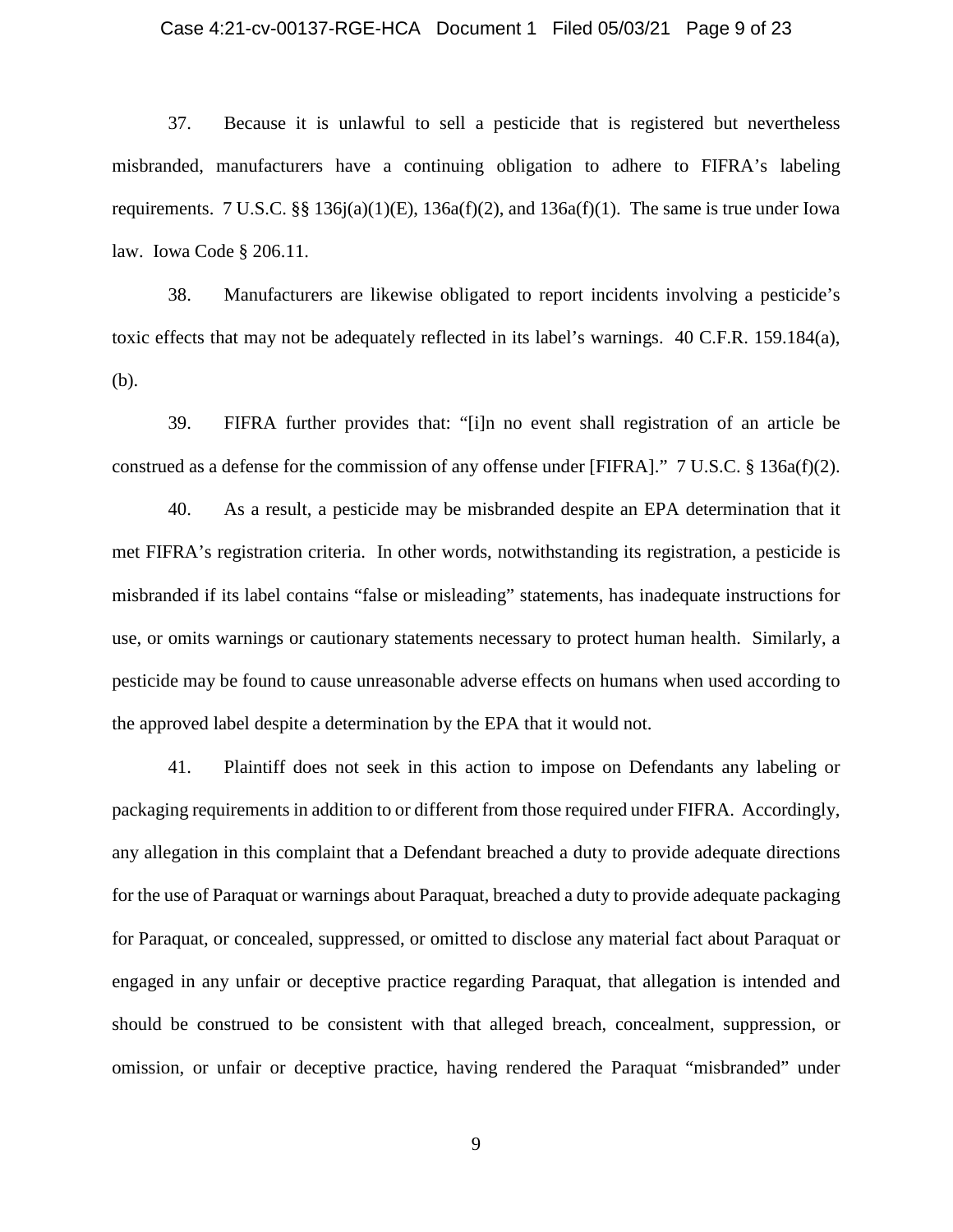# Case 4:21-cv-00137-RGE-HCA Document 1 Filed 05/03/21 Page 10 of 23

FIFRA; however, Plaintiff brings claims and seeks relief in this action only under state law, and does not bring any claims or seek any relief in this action under FIFRA.

# **2. Paraquat is Toxic.**

42. Paraquat is highly toxic to plants and animals. It injures and kills humans and animals by creating oxidative stress that causes cell degeneration and death.

43. Inherent in Paraquat's chemical composition and structure are "redox properties." Paraquat is a strong oxidant that readily undergoes "redox cycling" in the presence of molecular oxygen, which is plentiful in living cells.

44. Paraquat's redox cycling in living cells interferes with cellular functions that are necessary to sustain life; *e.g*., photosynthesis (in plants) and cellular respiration (in animals and humans). It also creates a "reactive oxygen species" known as superoxide radical. This is an extremely reactive molecule that can initiate a cascading series of chemical reactions that creates other reactive oxygen species that damages lipids, proteins, and nucleic acids—molecules that are essential components of the structures and functions of living cells.

45. Because Paraquat's redox cycling can repeat indefinitely under the conditions typically present in living cells, a single molecule of Paraquat can trigger the production of countless molecules of destructive superoxide radical.

46. Defendants knew or should have known (a) of Paraquat's redox properties, since at least the 1930s, and (b) that Paraquat is toxic to cells because it creates oxidative stress through redox cycling, since at least the 1960s.

47. Further, Defendants typically formulated their Paraquat concentrates to include surfactants, which were likely to further increase Paraquat's toxicity to humans by increasing its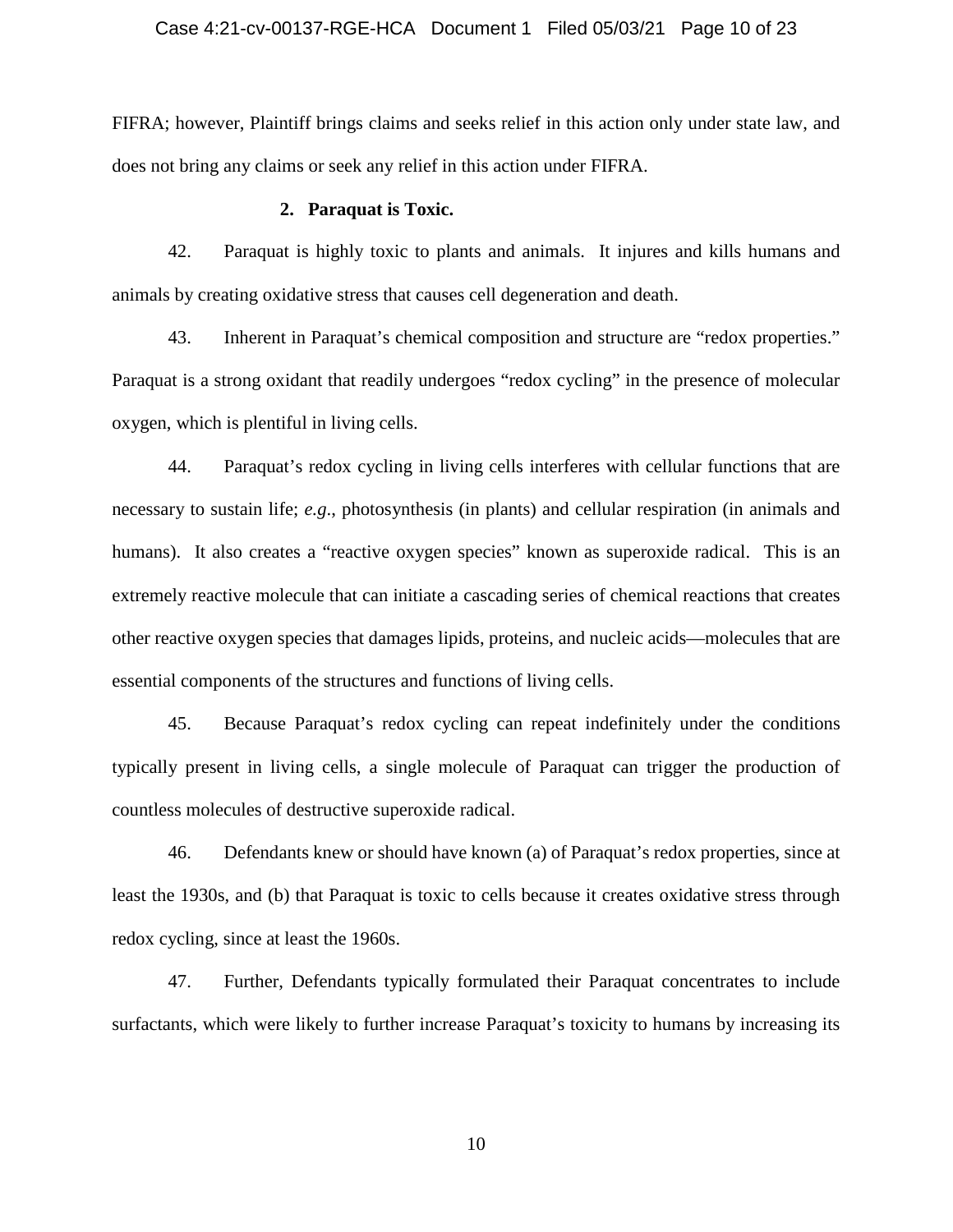# Case 4:21-cv-00137-RGE-HCA Document 1 Filed 05/03/21 Page 11 of 23

ability to remain in contact with or penetrate the skin, mucous membranes, and other epithelial tissues.

48. These facts were not known to laypeople and consumers, including Plaintiff and the class members, and they could not and did not know that Paraquat causes an increased risk of Parkinson's Disease.

# **3. Paraquat Users, Including Plaintiff, Are Exposed Through Several Routes, All of Which Were Foreseeable and Known to Defendants.**

49. It was reasonably foreseeable that when Paraquat was used in the manner intended or directed, or in a reasonably foreseeable manner,

- a. users and persons nearby would be exposed to Paraquat while it was being mixed and loaded into the tanks of sprayers, including as a result of spills, splashes, and leaks;
- b. persons who sprayed Paraquat or were in or near areas where it was being or recently had been sprayed would be exposed, including as a result of spray  $drift<sup>1</sup>$  and contact with sprayed plants; and
- c. users and persons nearby would be exposed to Paraquat while the spraying equipment was being emptied, cleaned, or cleared, including as a result of spills, splashes, and leaks.
- 50. It was reasonably foreseeable that Paraquat could enter the human body:
	- a. through absorption or penetration of the skin, mucous membranes, and other epithelial tissues (including tissues of the mouth, nose, nasal passages,

<sup>&</sup>lt;sup>1</sup> Spray drift is the movement of herbicide spray droplets from the target area to an area where herbicide application was not intended, typically by wind.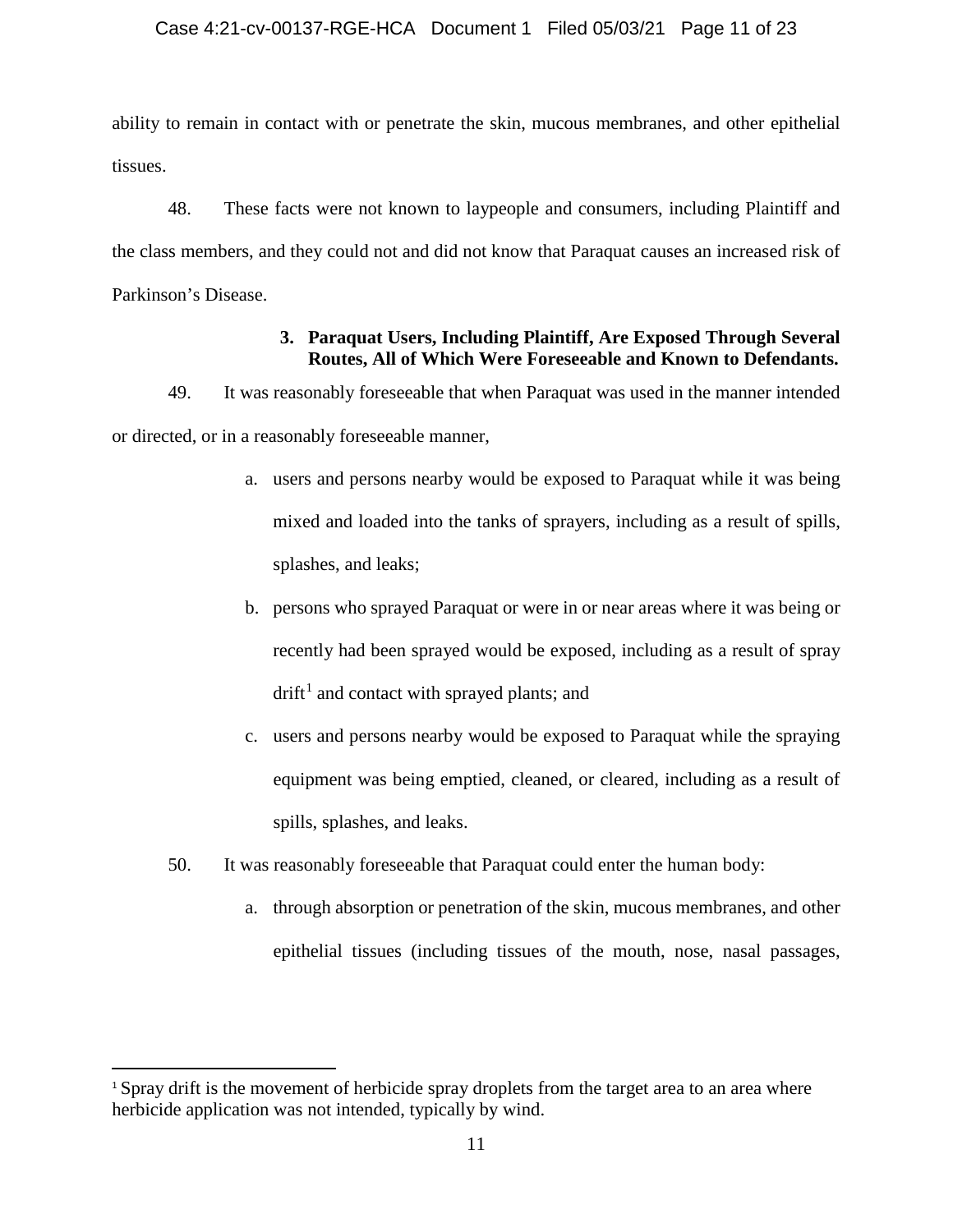trachea, and conducting airways, particularly where abrasions, rashes, sores, or other tissue damage was present);

- b. through the olfactory bulb;
- c. through respiration into the lungs; and
- d. through ingestion into the digestive tract of small droplets swallowed after entering the mouth, nose, or conducting airways.

51. It was reasonably foreseeable that once Paraquat entered the body, regardless of mechanism, it would enter the bloodstream and the brain (whether through the blood-brain barrier or to parts of the brain not protected by the blood-brain barrier).

# **B. Paraquat Exposure Significantly Increases the Risk of Parkinson's Disease.**

52. Paraquat raises the risk of Parkinson's Disease by more than 300%.

53. Parkinson's is a progressive neurodegenerative disorder of the brain. Its characteristic symptoms are "primary" motor symptoms: resting tremor (shaking movement when the muscles are relaxed), bradykinesia (slowness in voluntary movement and reflexes), rigidity (stiffness and resistance to passive movement), and postural instability (impaired balance).

54. These primary motor symptoms often result in "secondary'' motor symptoms such as freezing of gait; shrinking handwriting; mask-like expression; slurred, monotonous, or quiet voice; stooped posture; muscle spasms; impaired coordination; difficulty swallowing; and excess saliva and drooling caused by reduced swallowing movements.

55. Non-motor symptoms, such as loss of or altered sense of smell; constipation; low blood pressure on rising to stand; sleep disturbances; and depression, are present in most cases of Parkinson's, often years before any of the primary motor symptoms appear. By the time motor symptoms occur, significant neurological damage has already occurred.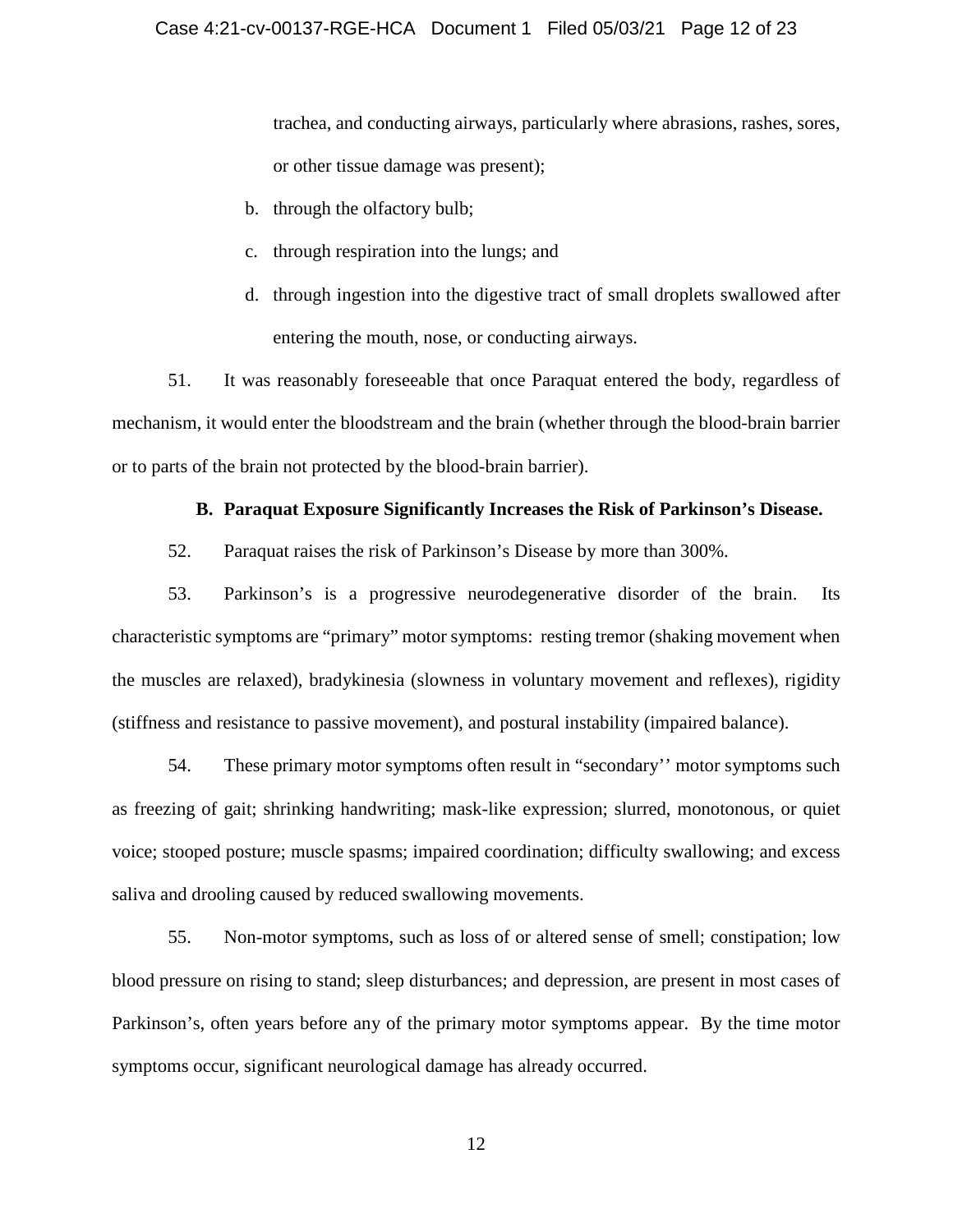### Case 4:21-cv-00137-RGE-HCA Document 1 Filed 05/03/21 Page 13 of 23

56. Parkinson's is commonly missed or misdiagnosed if symptoms—particularly early, pre-motor symptoms—are not evaluated by a physician specializing in neuromuscular disorders like Parkinson's.

57. Parkinson's is incurable. However, there are treatments that improve symptoms, slow disease progression, improve the patient's quality of life, and reduce future medical expenses. Thus, early diagnosis is both meaningful and important.

58. Dopamine is a neurotransmitter (a chemical messenger that transmits signals from one neuron to another neuron, muscle cell, or gland cell) that is critical to the brain's control of motor function (among other things).

59. A primary pathophysiological hallmark of Parkinson's is the selective degeneration and death of dopaminergic neurons (dopamine-producing nerve cells) in a part of the brain called the substantia nigra pars compacta ("SNpc"). This decreases the production of dopamine.

60. Once dopaminergic neurons die, they are not replaced. And when enough dopaminergic neurons have died, dopamine production falls below the level the brain requires for proper control of motor function, resulting in the motor symptoms of Parkinson's.

61. The presence of Lewy bodies (insoluble aggregates of a protein called lphasynuclein) in many of the remaining dopaminergic neurons in the SNpc is another one of the primary pathophysiological hallmarks of Parkinson's.

62. Dopaminergic neurons are particularly susceptible to oxidative stress, a disturbance in the normal balance between oxidants present in cells and cells' antioxidant defenses. Oxidative stress is a major factor in—if not the precipitating cause of—the degeneration and death of dopaminergic neurons in the SNpc and the accumulation of Lewy bodies in the remaining dopaminergic neurons that are the primary pathophysiological hallmarks of Parkinson's.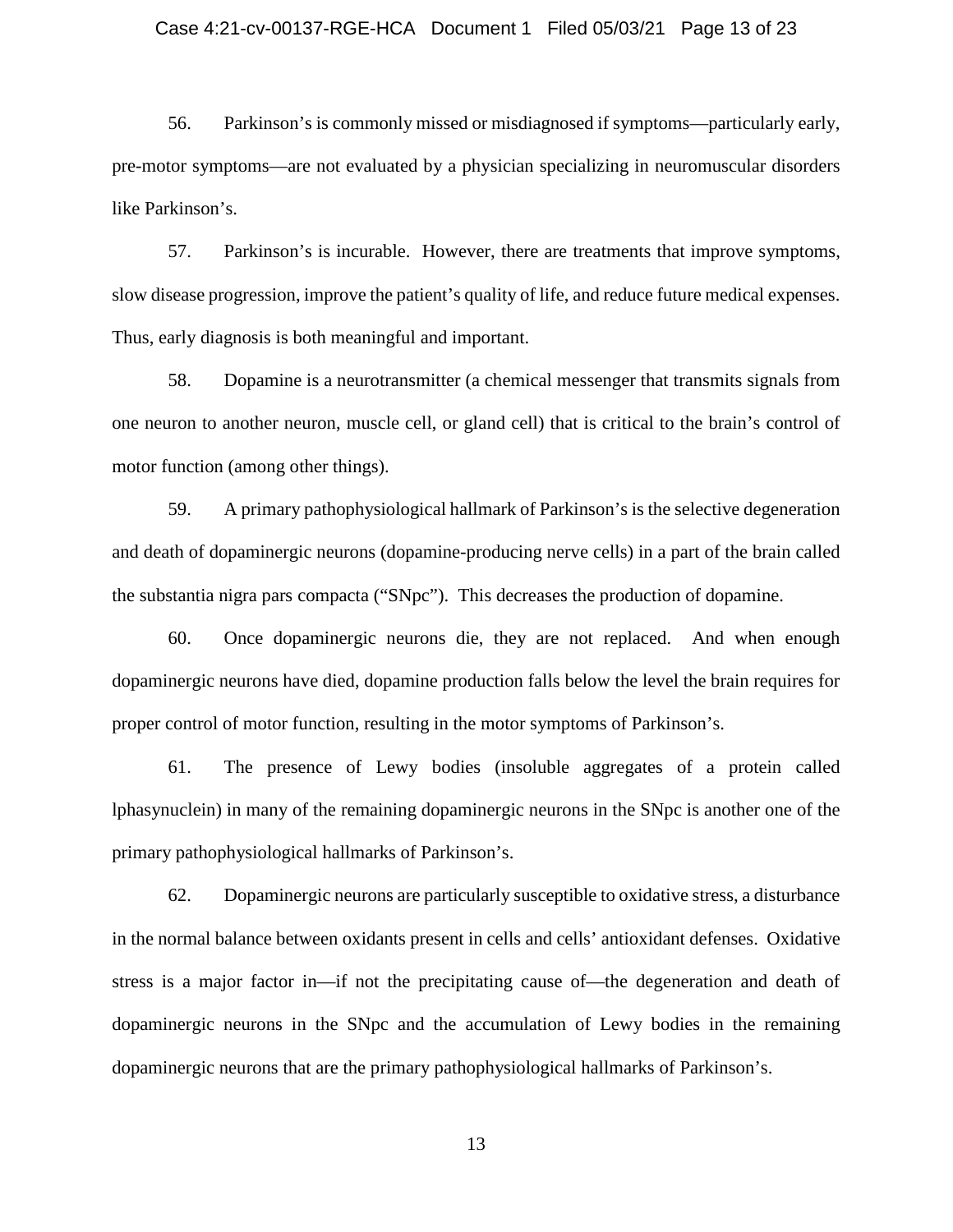# Case 4:21-cv-00137-RGE-HCA Document 1 Filed 05/03/21 Page 14 of 23

63. The same redox that makes Paraquat toxic to cells makes it toxic to dopaminergic neurons. Paraquat is a strong oxidant that interferes with the function of, damages, and ultimately kills dopaminergic neurons by creating oxidative stress through redox cycling.

64. Parkinson's is not known to occur naturally in any species other than humans. But Parkinson's research is often performed using "animal models" in which scientists artificially produce in laboratory animals conditions that show features of Parkinson's. Paraquat is one of only a handful of toxins that scientists use to produce animal models of Parkinson's.

65. Animal studies involving various routes of exposure have found that Paraquat creates oxidative stress that results in the degeneration and death of dopaminergic neurons in the SNpc, other pathophysiology consistent with that seen in human Parkinson's, and motor deficits and behavioral changes consistent with those commonly seen in Parkinson's.

66. Hundreds of *in vitro* studies have found that Paraquat creates oxidative stress that results in the degradation and death of dopaminergic neurons (and many other types of animal cells).

67. Epidemiological studies have found an association between Paraquat exposure and Parkinson's, including multiple studies finding at least a two- to five-fold increase in the risk of Parkinson's in populations with occupational exposure, compared to those without.

68. These convergent lines of evidence (toxicology, animal experiments, and epidemiology) demonstrate that Paraquat exposure causes Parkinson's.

69. Despite the evidence demonstrating this heightened risk and causal link, Defendants continue to sell Paraquat, without properly warning consumers, properly testing Paraquat, or changing the formulation to reduce the likelihood of exposure.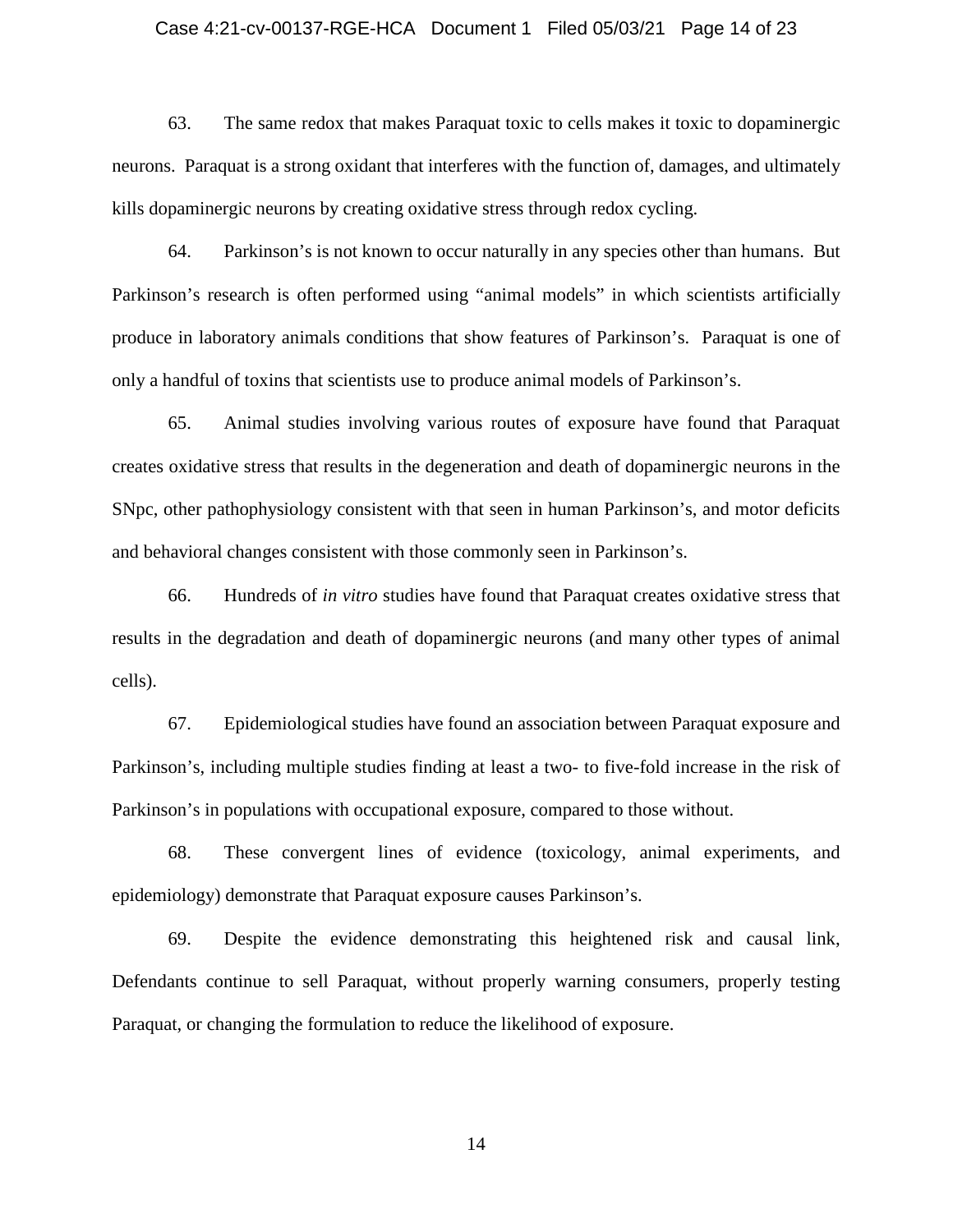### **CLASS ALLEGATIONS**

70. Plaintiff brings this action in his individual capacity and on behalf of the following Class pursuant to Federal Rules of Civil Procedure  $23(a)$ ,  $23(b)(2)$ ,  $23(b)(3)$ , and/or  $23(c)(4)$ : "All persons in the United States who used or were exposed to Paraquat and who have not been diagnosed with Parkinson's Disease."

71. Excluded from the Classes are Defendants and any of their affiliates, parents, subsidiaries, officers, and directors; any entity in which Defendants have a controlling interest; all persons who make a timely election to be excluded from the class; governmental entities; and all judges assigned to hear any aspect of this litigation, including their immediate family members.

72. Plaintiff reserves the right to modify or amend the class definitions, including the addition of one or more subclasses, after having the opportunity to conduct discovery.

73. Numerosity: Paraquat has been used for nearly 60 years across the country. The United States Geological Service estimates that in 2017 alone, more than 15 million pounds of Paraquat were used over thousands of miles of cropland. The members of the class are so numerous that joinder is impractical.

74. Typicality: Plaintiff's claims are typical of the claims of the class in that Plaintiff, like all class members, used and was exposed to Paraquat such that they have sustained a significantly increased risk of Parkinson's Disease. Plaintiff and the class members were injured through Defendants' common course of misconduct, and Plaintiff is advancing the same legal theories on behalf of himself and the class members.

75. Adequacy: Plaintiff will fairly and adequately protect the interest of each class. Plaintiff's interests and the interests of all other members of each respective class are identical, and Plaintiff is cognizant of his duty and responsibility to each respective class. Further, the interests of the Nationwide Class are not conflicting or divergent but, rather, are common.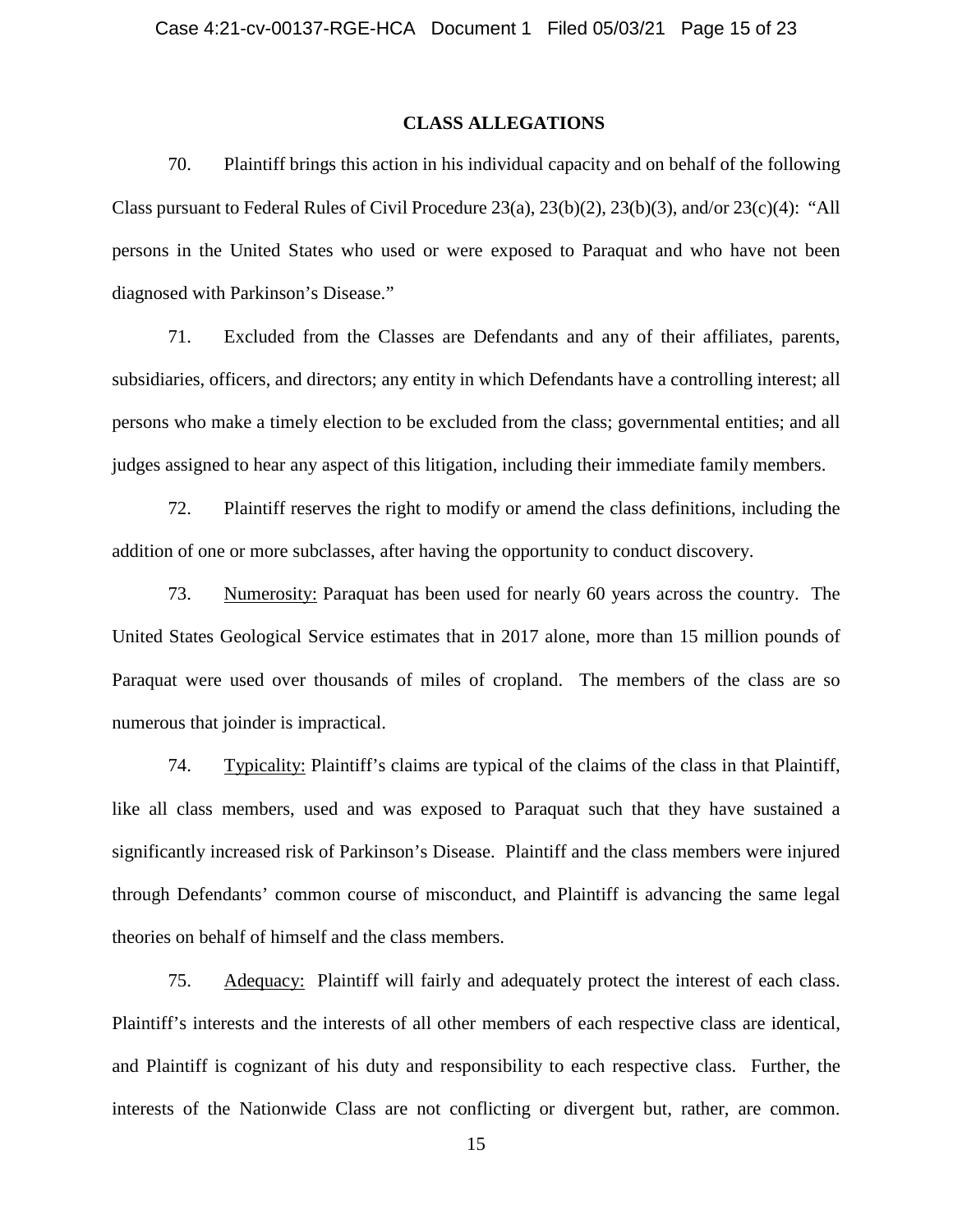# Case 4:21-cv-00137-RGE-HCA Document 1 Filed 05/03/21 Page 16 of 23

Accordingly, Plaintiff can fairly and adequately represent the interests of both classes. Moreover, Plaintiff's counsel are competent and experienced in litigating class actions, including litigation of this kind. Plaintiff intends to vigorously prosecute this case and will fairly and adequately protect the Class Members' interests.

76. Commonality and Predominance: There are numerous questions of law and fact common to the class, and these common questions predominate over any issues affecting only individual class members. Questions common to the class include, but are not limited to:

- a. Whether the Paraquat significantly increases the risk of Parkinson's Disease;
- b. Whether Defendants knew or should have known that Paraquat significantly increases the risk of Parkinson's Disease;
- c. Whether Defendants were negligent in selling Paraquat;
- d. Whether Defendants failed to warn consumers regarding the risks of their Paraquat products;
- e. Whether Defendants violated state standards and requirements for the marketing, warning, and reporting of their Paraquat products; and
- f. Whether Plaintiffs and class members are entitled to equitable relief, including medical monitoring.

77. Superiority: a class action is superior to any other available means for the fair and efficient adjudication of this controversy, and no unusual difficulties are likely to be encountered in the management of this class action. The quintessential purpose of the class action mechanism is to permit litigation against wrongdoers even when damages to an individual plaintiff may not be sufficient to justify individual litigation. Here, the damages suffered by Plaintiffs and the Class are relatively small compared to the burden and expense required to individually litigate their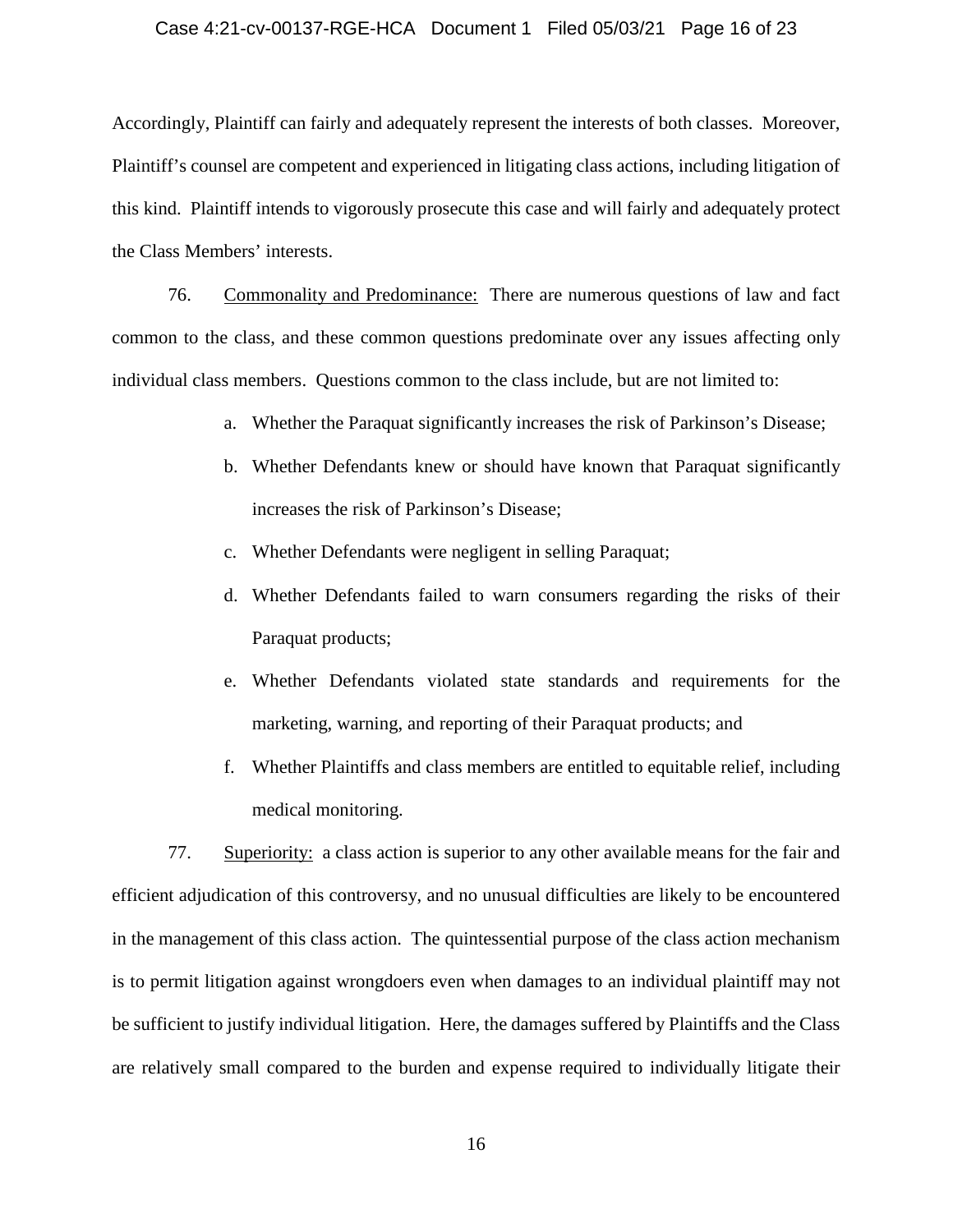# Case 4:21-cv-00137-RGE-HCA Document 1 Filed 05/03/21 Page 17 of 23

claims against Defendants, and thus, individual litigation to redress Defendants' wrongful conduct would be impracticable. Individual litigation by each Class member would also strain the court system, create the potential for inconsistent or contradictory judgments, and increase the delay and expense to all parties and the court system. By contrast, the class action device presents far fewer management difficulties and provides the benefits of a single adjudication, economies of scale, and comprehensive supervision by a single court.

78. Injunctive and Declaratory Relief: Class certification is also appropriate under Rule 23(b)(2) because Defendants have acted and refused to act on grounds generally applicable to the class as a whole, such that final injunctive relief is appropriate with respect to the class as a whole. Such injunctive relief includes, but is not limited to, the implementation and funding of a medical monitoring program for the Plaintiff and the class members that is sufficient to monitor their health and to ensure the beneficial early detection of diseases, specifically Parkinson's Disease, caused by exposure to Paraquat.

79. This action is also properly maintainable under Rule  $23(c)(4)$  in that particular issues common to the class, as described in part in paragraph 76, are most appropriately and efficiently resolved via class action, and would advance the disposition of this matter and the parties' interests therein.

# **COUNT I: STRICT PRODUCTS LIABILITY—FAILURE TO WARN**

80. Plaintiff incorporates by reference all preceding and subsequent paragraphs.

81. Defendants manufactured, distributed, and/or sold the Paraquat that Plaintiff and the class members used and to which they were exposed.

82. Defendants had a duty to warn Plaintiff and the class members regarding the known and knowable dangers of and potential risks posed by Paraquat, including the risk of Parkinson's Disease.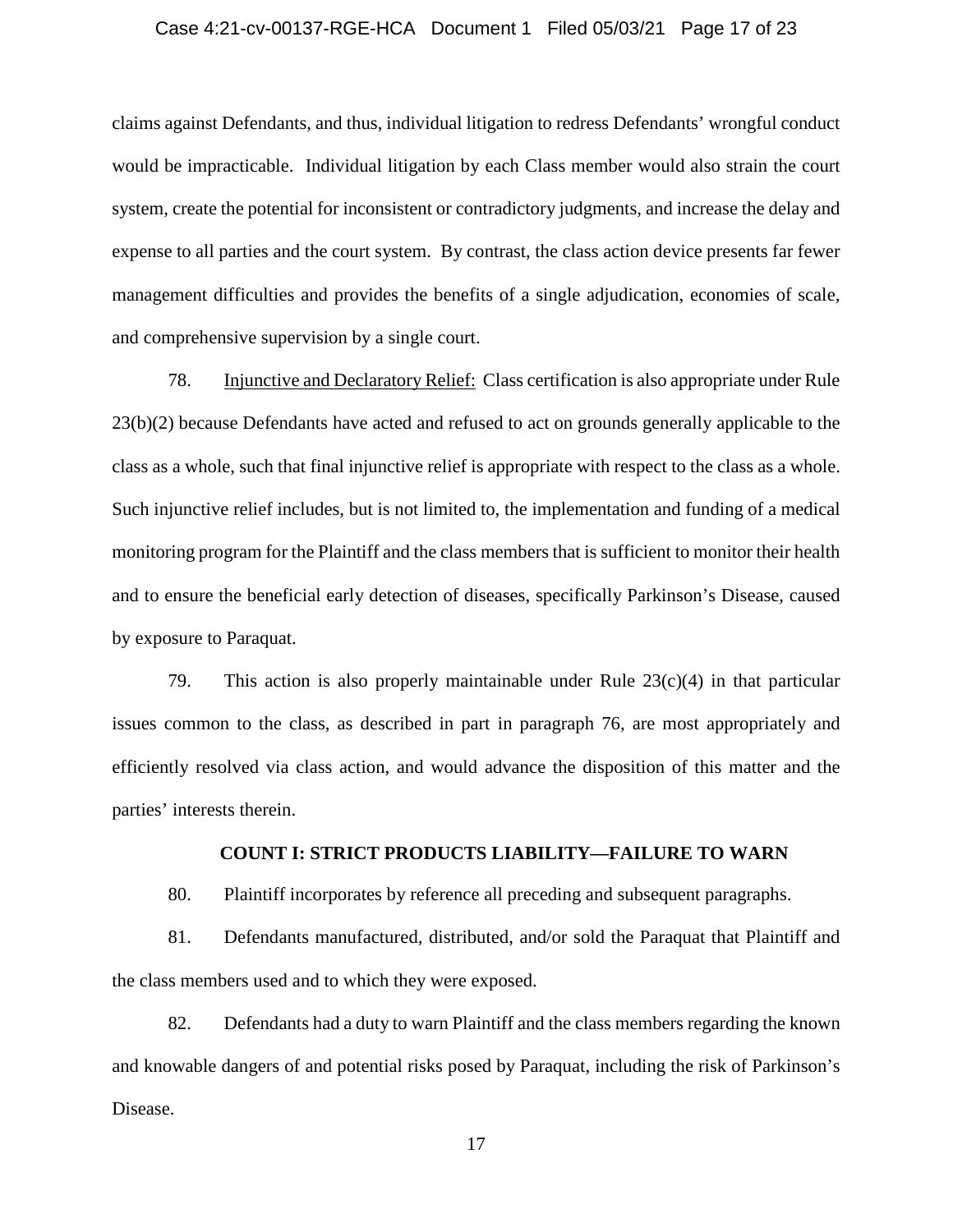# Case 4:21-cv-00137-RGE-HCA Document 1 Filed 05/03/21 Page 18 of 23

83. Paraquat had potential risks that were known or knowable in light of the scientific and medical knowledge that was generally accepted in the scientific and medical communities at the time of the manufacture, distribution, and/or sale of the products.

84. The potential risks, including the substantial risk of Parkinson's Disease, presented a substantial danger to Plaintiff and the class members when Defendants' Paraquat products were used or misused in an intended or reasonably foreseeable way.

85. Ordinary consumers, including Plaintiff and the class members, would not have recognized these potential risks, and Defendants knew this.

86. Defendants failed to adequately warn or instruct Plaintiff and the class members of the potential risks, including the risk of Parkinson's Disease. At the time that Plaintiff purchased and used Defendants' Paraquat, Defendants knew or should have known of the clear causal connection between Paraquat and Parkinson's Disease, but it did not disclose this information to Plaintiff and did not warn of the significantly greater risk of Parkinson's Disease posed by its product.

87. Defendants did or could have obtained this information from a variety of sources, including, but not limited to, its own studies; internal data; published reports and case studies; literature concerning the safety and efficacy of Paraquat; foreign regulatory analyses and communications; and complaints from consumers.

88. It was foreseeable to Defendants that their failure to provide sufficient instructions and/or warnings, and their failure to timely, adequately, and appropriately disclose the causal relationship between Paraquat and Parkinson's Disease, would expose Plaintiff and the class members to Paraquat and would cause them irreparable harm, including the increased risk of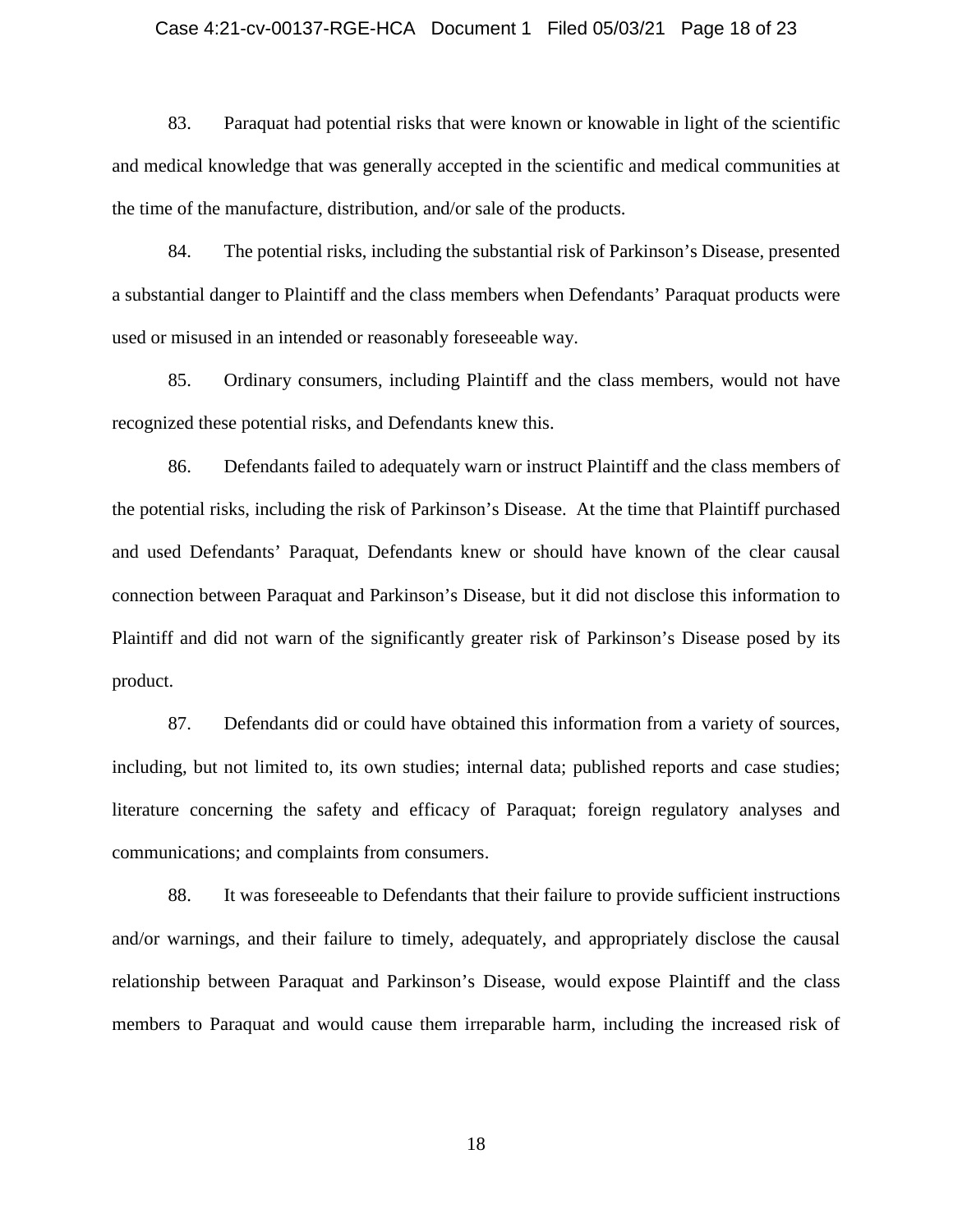# Case 4:21-cv-00137-RGE-HCA Document 1 Filed 05/03/21 Page 19 of 23

developing Parkinson's Disease. Defendants knew that consumers, including Plaintiff and the class members, relied upon its labeling and disclosures.

89. If Plaintiff had been provided with the appropriate information and warnings regarding the causal connection between Paraquat and Parkinson's Disease, he would have been able to make an informed decision about using an alternative product that did not present such a high risk of Parkinson's Disease. Plaintiff would not have selected Paraquat and would not be at an increased risk of developing Parkinson's Disease.

90. Because Plaintiff and the class members have been exposed to Paraquat and are at an increased risk of developing Parkinson's Disease, they require diagnostic testing different from that provided in routine medical care to promote early detection and treatment of Parkinson's Disease.

91. Defendants' conduct was a substantial factor in and proximately caused Plaintiff and the class members' injury and damages, including costs associated with necessary and ongoing medical monitoring.

# **COUNT II: STRICT PRODUCTS LIABILITY—DESIGN DEFECT**

92. Plaintiff incorporates by reference all preceding and subsequent paragraphs.

93. Defendants manufactured, distributed, and/or sold the Paraquat that Plaintiff and the class members used and to which they were exposed.

94. Defendants' Paraquat was in a defective condition that made it unreasonably dangerous, because when used in the intended, directed, and/or reasonably foreseeable manner,

> a. it was likely to be inhaled, ingested, and absorbed into the bodies of persons who used it, who were nearby when it was being used, or who entered fields or orchards where it had been sprayed (or areas near to where it had been sprayed); and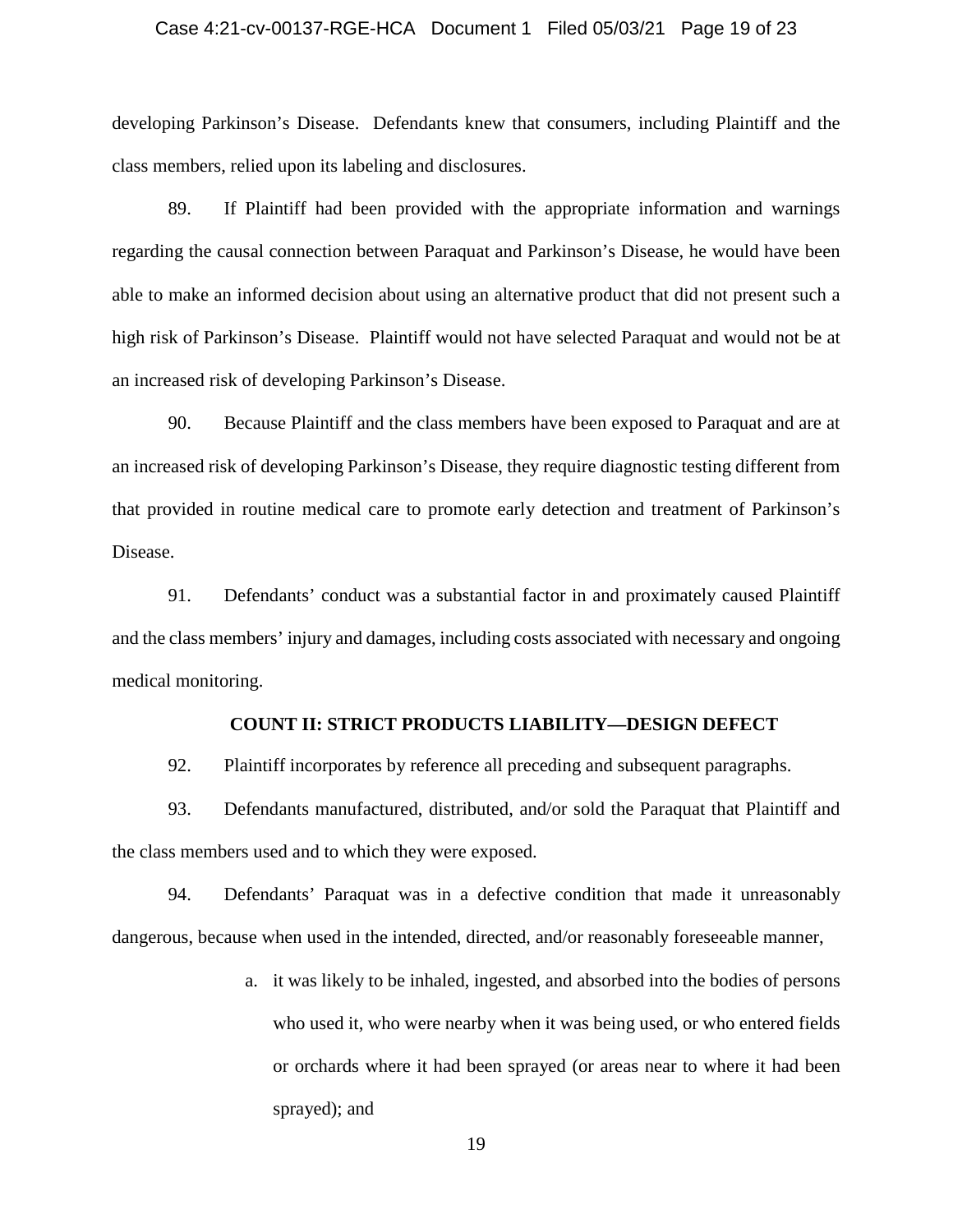b. when inhaled, ingested, or absorbed, it was likely to cause an increased risk of Parkinson's.

95. This defective condition existed at the time that Paraquat left Defendants' control and was placed in the stream of commerce. As a result, the product failed to perform in the manner reasonably expected in light of its nature and intended function, and/or the magnitude of its dangers outweighed its utility.

96. The potential risks that were known or knowable in light of the scientific and medical knowledge that was generally accepted in the scientific and medical communities at the time of the manufacture, distribution, and/or sale of the products.

97. The potential risks, including the substantial risk of Parkinson's Disease, presented a substantial danger to Plaintiff and the class members when Defendants' Paraquat products were used or misused in an intended or reasonably foreseeable way.

98. Ordinary consumers, including Plaintiff and the class members, would not have recognized these potential risks, and Defendants knew this.

99. At the time that Plaintiff purchased and used Defendants' Paraquat, Defendants knew or should have known of the clear causal connection between Paraquat and Parkinson's Disease, but they did not disclose this information to Plaintiff and did not warn of the significantly greater risk of Parkinson's Disease posed by their product.

100. Defendants did or could have obtained this information from a variety of sources, including, but not limited to, their own studies; internal data; published reports and case studies; literature concerning the safety and efficacy of Paraquat; foreign regulatory analyses and communications; and complaints from consumers.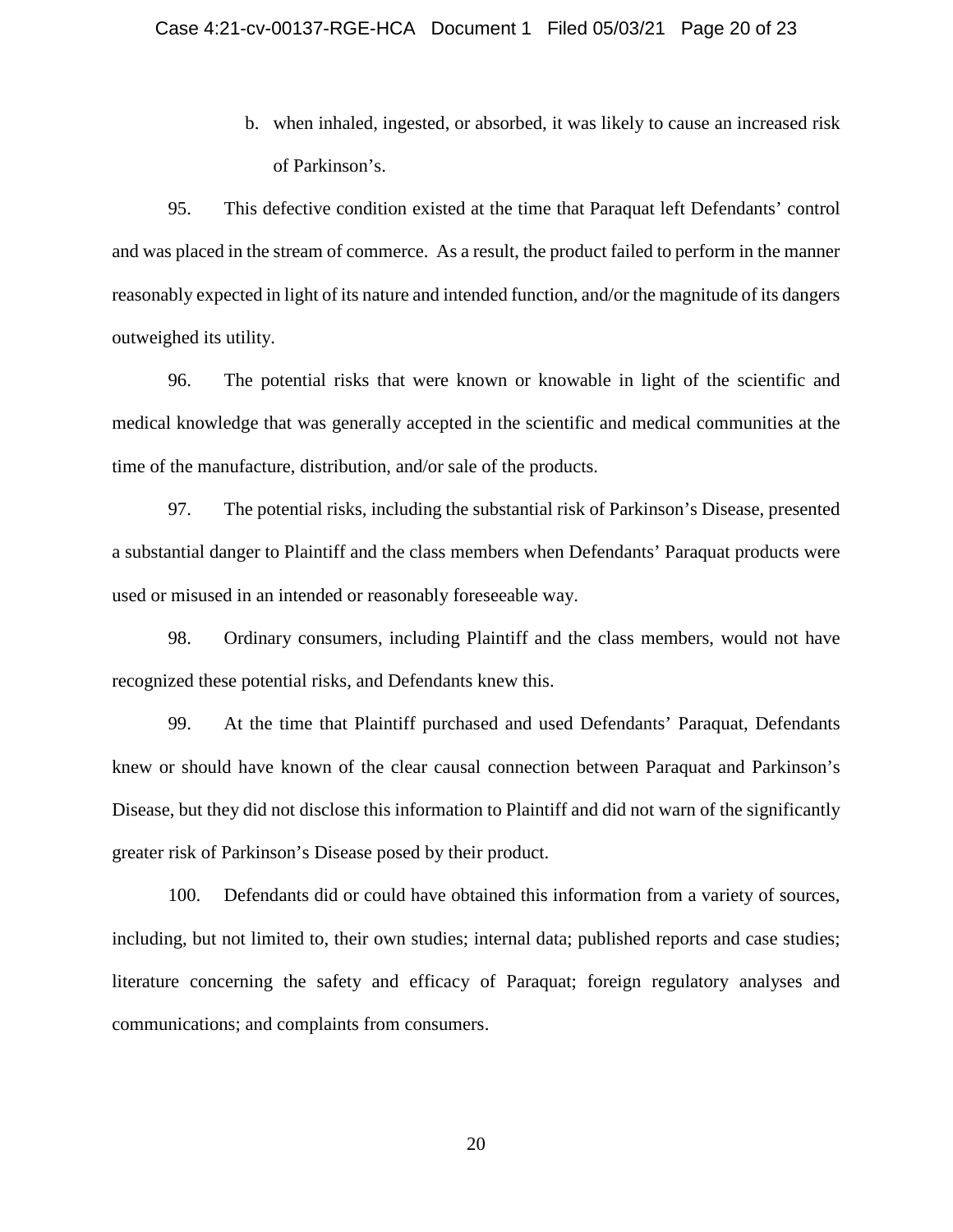# Case 4:21-cv-00137-RGE-HCA Document 1 Filed 05/03/21 Page 21 of 23

101. It was foreseeable to Defendants that their conduct and Paraquat's defective nature would expose Plaintiff and the class members to Paraquat and would cause them irreparable harm, including the increased risk of developing Parkinson's Disease. Defendants knew that consumers, including Plaintiff and the class members, relied upon the product's labeling and disclosures.

102. Because Plaintiff and the class members have been exposed to Paraquat and are at an increased risk of developing Parkinson's Disease, they require diagnostic testing different from that provided in routine medical care to promote early detection and treatment of Parkinson's Disease.

103. Defendants' conduct was a substantial factor in and proximately caused Plaintiff and the class members injury and damages, including costs associated with necessary and ongoing medical monitoring.

### **COUNT III: NEGLIGENCE**

104. Plaintiff incorporates by reference all preceding and subsequent paragraphs.

105. Defendants have a continuing duty to monitor their Paraquat products and to discover and disclose any complaints or concerns about product performance or safety. Defendants also have a continuing duty to provide warnings and instructions regarding potential safety hazards associated with the use of Paraquat.

106. Defendants breached these duties by, *inter alia*, failing to: (a) comply with applicable reporting and monitoring requirements; (b) failing to design, manufacture, formulate, label, and package Paraquat to make it less likely that Plaintiff and the class members would be exposed; (c) failing to perform adequate testing regarding consumer and user exposure to Paraquat; (d) failing to warn Plaintiff and the class members of the serious risks posed by their Paraquat products, including the risk of Parkinson's Disease; and (e) continuing to manufacture, distribute and/or sell their Paraquat products notwithstanding these facts.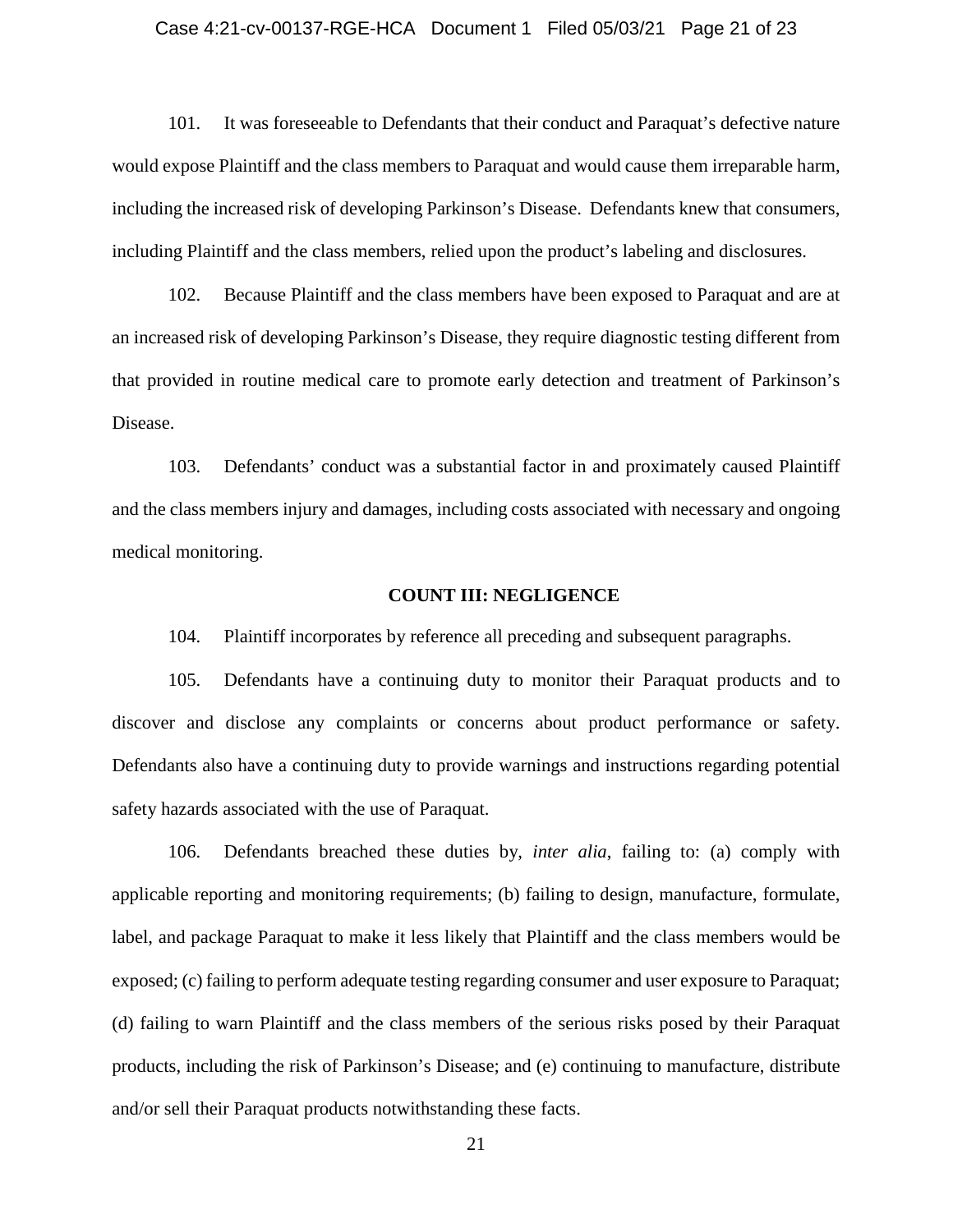# Case 4:21-cv-00137-RGE-HCA Document 1 Filed 05/03/21 Page 22 of 23

107. A reasonable manufacturer, distributor, and/or seller under the same or similar circumstances would have warned of the danger of Parkinson's Disease posed by Paraquat, reformulated the product, and performed adequate testing.

108. If Plaintiff and the class members had been provided with the appropriate information and warnings regarding the causal connection between Paraquat and Parkinson's, they would have been able to make an informed decision about using an alternative product that did not present such a high risk of Parkinson's. Plaintiff and the class members would not have selected Paraquat and would not be at an increased risk of developing Parkinson's.

109. Defendants' breaches were a substantial factor in and proximately caused Plaintiff and the class members to be at an increased risk for developing Parkinson's and in need of ongoing medical monitoring.

# **PRAYER FOR RELIEF**

WHEREFORE, Plaintiff, individually and on behalf all others similarly situated, requests that this Court:

A. Enter an order certifying this action as a class action under Federal Rules of Civil Procedure 23(a), (b)(1), (b)(2), (b)(3), and/or (c)(4), as appropriate; appointing Plaintiff as representative of the class; and appointing the undersigned counsel as class counsel;

B. Award Plaintiff and the Class members equitable relief in the form of medical monitoring, including, but not limited to, the costs of diagnostic testing;

C. Award other appropriate equitable relief;

D. Award reasonable attorneys' fees and costs, as provided for by law; and

E. Grant such other and further relief that the Court may deem just and proper.